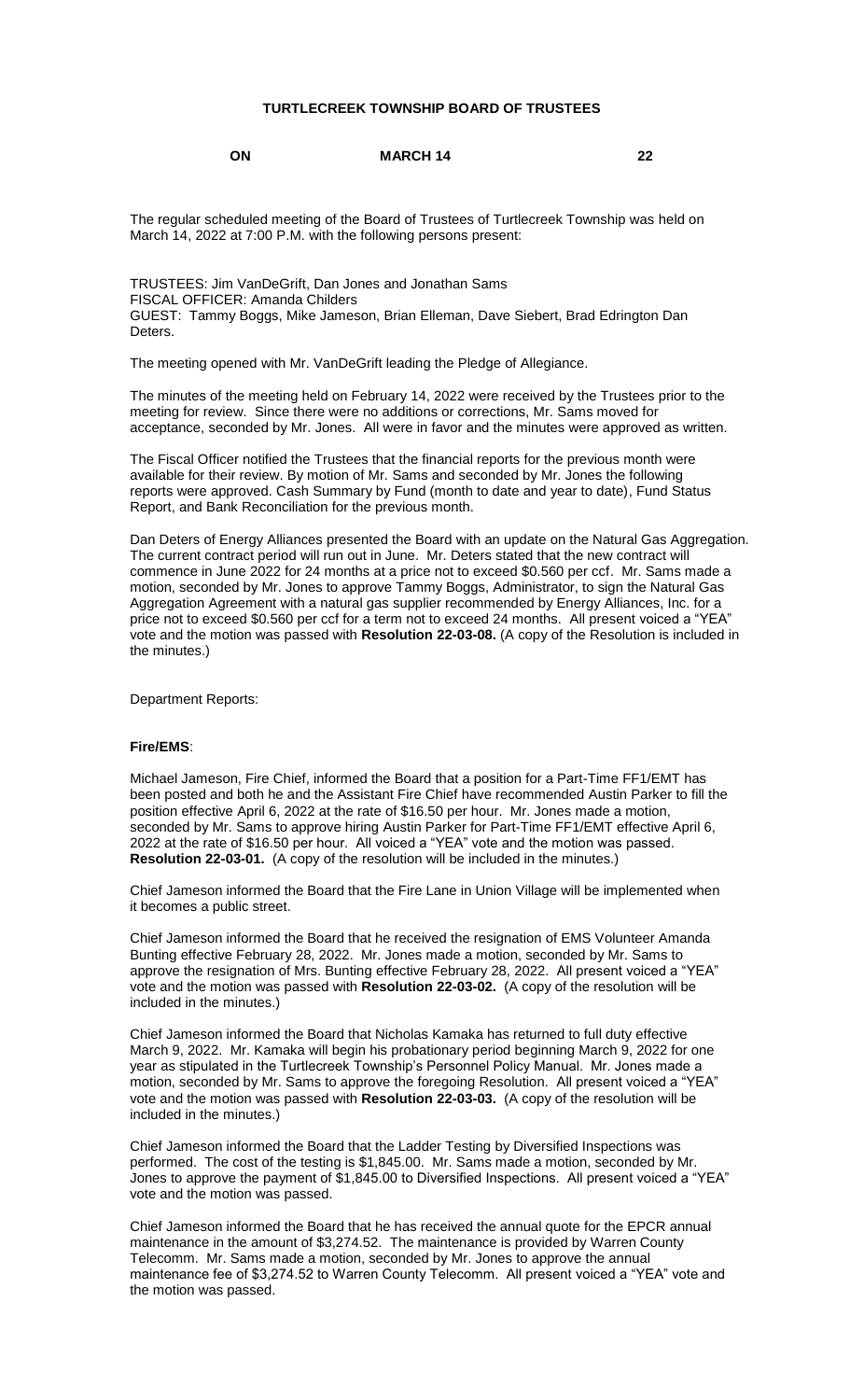Chief Jameson requested authorization to purchase four thermal imaging cameras in the amount of \$18,065.00 from First In-Last Out Fire Equipment & Training. The cameras will be used to locate people in a house or building fire. Mr. Jones made a motion, seconded by Mr. Sams to approve the purchase of four thermal imaging cameras from First In-Last Out Fire Equipment & Training in the amount of \$18,065.00. All present voiced a "YEA" vote and the motion was passed with **Resolution 22-03-04.** (A copy of the resolution will be included in the minutes.)

Chief Jameson informed the Board that he would like to enter into a service agreement with Premier Health to provide a sports medicine program for our EMS/Fire employees. Mr. Sams made a motion, seconded by Mr. Jones to authorize James VanDeGrift, Chairperson, to sign an agreement with Premier Health to provide a sports medicine program for our EMS/Fire employees. All present voiced a "YEA" vote and the motion was passed with **Resolution 22-03- 05.** (A copy of the resolution will be included in the minutes.)

Chief Jameson informed the Board that he received the resignation of part time EMS/Paramedic Melissa Wainscott effective March 22, 2022. Mr. Sams made a motion, seconded by Mr. Jones to approve the resignation of Mrs. Wainscott effective March 22, 2022. All present voiced a "YEA" vote and the motion was passed with **Resolution 22-03-10.** (A copy of the resolution will be included in the minutes.)

Chief Jameson informed the Board that he had requested quotes to run electric in the bay at Station 32 for the cascade system. The cost for the installation is approximately \$4,160.00 by Kings Electric Services. Mr. Sams made a motion, seconded by Mr. Jones to approve the payment of \$4,160.00 to Kings Electric Services for the installation of electric for the cascade system in the bay of Station 32. All present voiced a "YEA" vote and the motion was passed with **Resolution 22-03-12.** (A copy of the resolution will be included in the minutes.)

Chief Jameson informed the Board that he received a call from a resident thanking Captain Jon Paul Campbell for his professionalism and caring while responding to a propane leak at their house.

### **Road and Bridg**e:

Dave Siebert, Road and Bridge Supervisor, informed the Board that the previous request for the purchase of a refrigerant recovery and recycling machine would need to be rescinded as the price had changed. Mr. Sams made a motion, seconded by Mr. Jones to approve the rescission of Resolution 22-02-08. All present voiced a "YEA" vote and the motion was passed with **Resolution 22-03-13.** (A copy of the resolution will be included in the minutes.)

Mr. Siebert requested approval to purchase a refrigerant recover, recycle, recharge machine for \$4,530.00 from O'Reilly Auto Parts. Mr. Sams made a motion, seconded by Mr. Jones to approve the purchase of a refrigerant recover, recycle, recharge machine for \$4,530.00 from O'Reilly Auto Parts. All present voiced a "YEA" vote and the motion was passed. All present voiced a "YEA" vote and the motion was passed with **Resolution 22-03-14.** (A copy of the Resolution is included in the minutes.)

Mr. Siebert informed the board the Warren County Engineer's office has requested an agreement regarding participation in the road-resurfacing project for 2022. Mr. Sams made a motion, seconded by Mr. Jones, to approve Turtlecreek Township's participation in Warren County Engineer's Annual Resurfacing Project for 2022 and for he or the Township Administrator to sign all necessary documents associated. All voiced a "YEA" vote and the motion was passed with **Resolution 22-03-06**. (A copy of the resolution is included in the minutes).

Mr. Siebert informed the Board that the State of Ohio MARCS requires an update to the security protocol for the radios in the form of ten flash kits. The cost for the kits is approximately \$1,637.50. Mr. Sams made a motion, seconded by Mr. Jones to approve the purchase as stated above. All voiced a "YEA" vote and the motion was passed with **Resolution 22-03-07**. (A copy of the resolution is included in the minutes).

Mr. Siebert informed the Board that he was given a Quote for a new boom mower from Southeastern Equipment in the amount of \$131,775.20. This is a state bid item and pricing for a New Holland brand. The Township's current boom mower is a 2007. This piece of equipment is heavily used. The state bid price falls off this year and will undoubtedly go up. Mr. Sams inquired as to when the State Bid pricing will lapse. Mr. Siebert said he would check on that and when we would need to commit to the purchase. The Trustees did not move forward with a purchase at this time.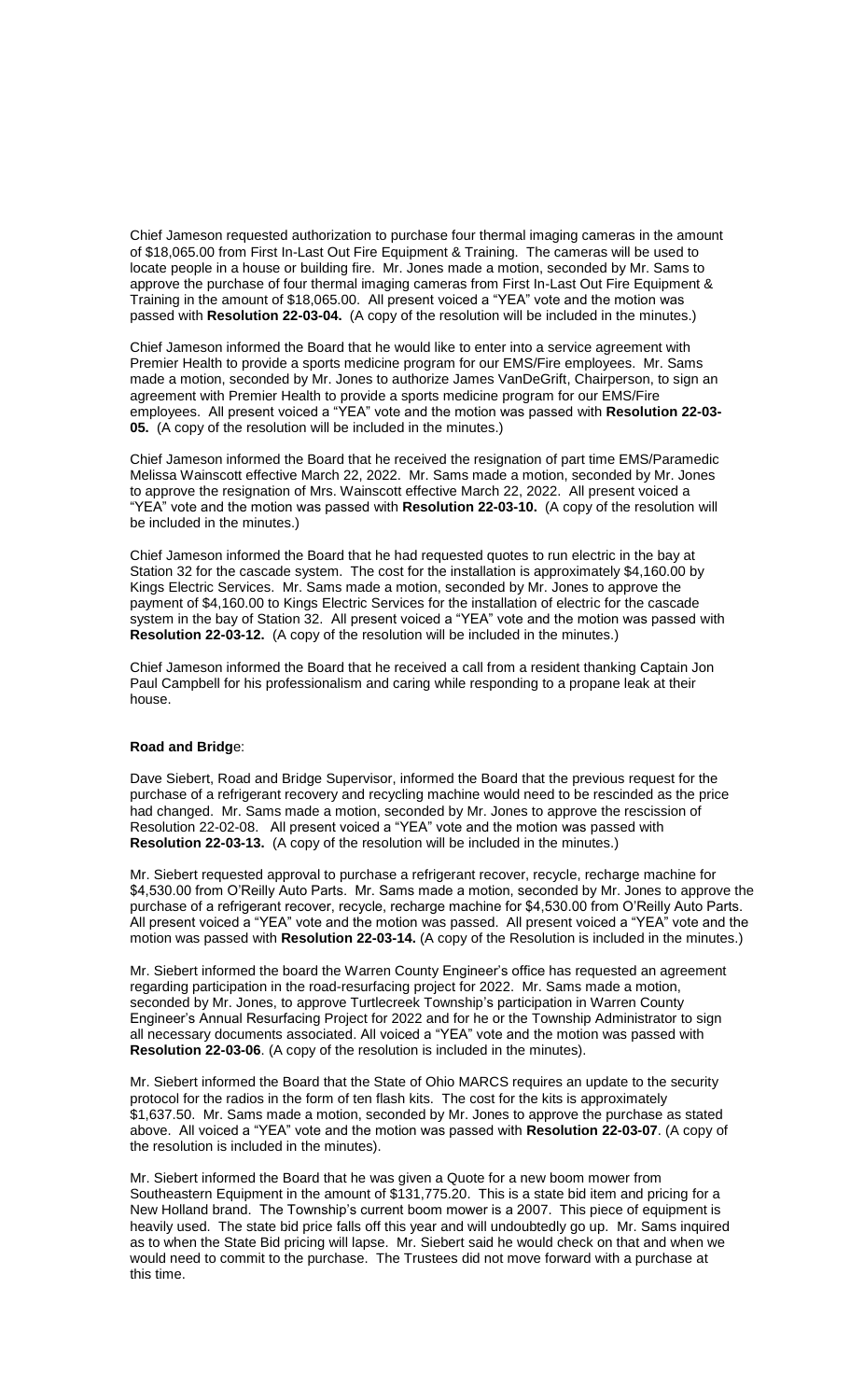Mr. Siebert informed the Board that prior to 2008 some ditches in the right of way were piped. There are three properties where the pipes are now failing. The Township can remove the pipes and leave the ditch open. If a homeowner gets a county permit and wants to install pipes at their own expense, they will also have to pay for any future maintenance. Driveway culverts are always the homeowner's expense to install and maintain.

### **Administration**:

Tammy Boggs, Township Administrator, informed the board that Safe on Main has requested a donation for their annual fundraiser event; A Night of Giving 2022. Safe on Main was formerly the Abuse and Rape Crisis Shelter. Mr. Jones made a motion, seconded by Mr. Sams to approve a donation in the amount of \$1,050.00 to Safe on Main. All voiced a "YEA" vote and the motion was passed with **Resolution 22-03-15**. (A copy of the resolution is included in the minutes).

Mrs. Boggs informed the Board that she received a letter from Warren County Regional Planning regarding the revised preliminary plan for Greentree Meadows. The changes include a reconfigured roadway at the entrance of the subdivision to avoid congestion on Greentree Rd. Mr. Siebert informed the Board that the developer for Greentree Meadows has agreed to abide by the new road standards. Mr. Siebert recommended that the trees be placed between the sidewalk and property line, not in the right of way. Mrs. Boggs will draft a letter detailing these items and the Trustees had no additional comments. (A letter will be sent to Warren County Regional Planning stating this information).

Mrs. Boggs informed the Board that Warren County has begun a preliminary project to provide broadband within the County. American Rescue Plan funding will be used and they hope to partner with a broadband provider. Additionally, they are asking the Township to begin thinking about what we could contribute. Mrs. Boggs and Mr. Sams agreed that the cost needs to be in relation to the services provided to township residents. The Trustees are interested and would like to learn more information as it becomes available.

Mrs. Boggs informed the Board that a resident on Hatfield Road has requested that the Township provide a street light near his driveway. The Township will provide street lighting if the Trustees make a finding that public safety and welfare requires it.

Mrs. Boggs informed the Board that she received a letter from Warren County Regional Planning regarding the Union Village Revised Preliminary Plan. They will be platting individual townhouses to sell instead of renting the units. The Trustees had no concerns or comments. (A letter will be sent to Warren County Regional Planning stating this information).

Mrs. Boggs informed the Board that she received a letter from Warren County Regional Planning regarding the Core 5 Logistics variance request. Due to Core 5 not owning the land for the main entrance to the property, they cannot install public utility easement, sidewalks or lighting on a section of the drive close to 63. The Trustees had no concerns or comments. (A letter will be sent to Warren County Regional Planning stating this information).

Mrs. Boggs requested ratification for expenditures authorized by Township Administrator or Township Officer or Employee authorized by Township Administrator in the cumulative amount of \$623.74. The purchases are \$159.92 from Sam's Club, \$6.19 from Wasabi, \$122.89 from Amazon, \$144.64 from The Home Depot, \$114.32 from Rural King, \$21.83 from CleanItSupply and \$53.95 from OC Mounts. Mr. Sams made a motion, seconded by Mr. Jones to subsequently approve the expenditures in the cumulative amount of \$623.74. All present voiced a "YEA" vote and the motion was passed with **Resolution 22-03-09.** (A copy of the Resolution is included in the minutes.)

Mrs. Boggs presented the Board with a recap of 2021 funds report.

#### **General Reports:**

### **CORRESPONDENCE:**

#### **IN:**

WCRPC sent Core 5 Logistics variance request for the Trustees to review.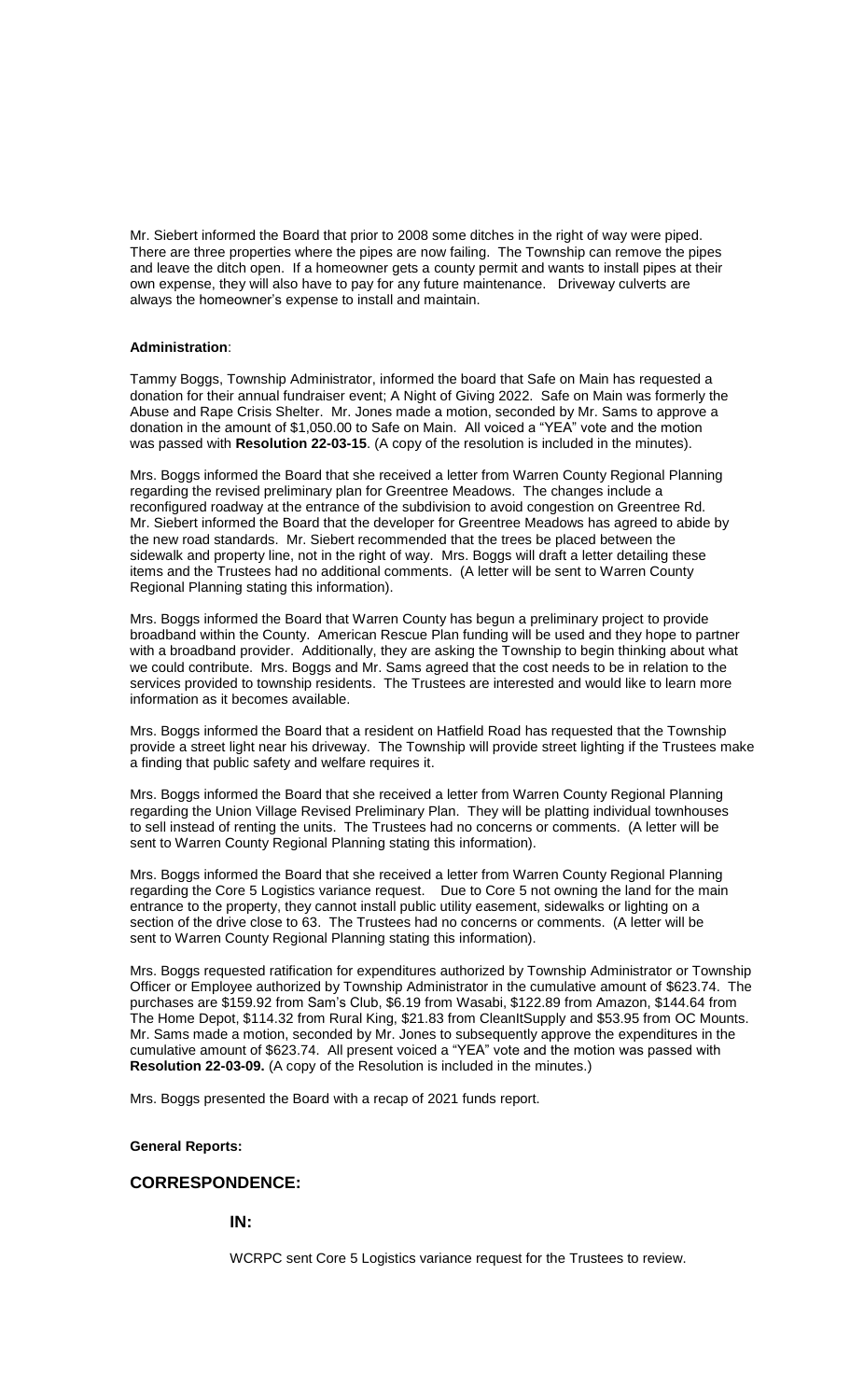WCRPC sent Union Village Revised Preliminary Plan for the Trustees to review. WCRPC sent Greentree Meadows Revised Preliminary Plan for the Trustees to review. Email in requesting information regarding the Bethel School House. Email in regarding WCHD meeting on March 1, 2022.

Letter from Medical Mutual regarding Healthcare effective data.

Letter from Duke regarding permit request.

Warren County Prosecuting Attorney 2021 Annual Report.

Letter from Dayton Dragons regarding season passes.

Letter from Warren County Board of Commissioners regarding opioid claims.

Email from Mr. Clendenen regarding a street light on Hatfield Road.

Email from Mr. Drake regarding status on WCRPC.

Letter from Warren County Commissioners regarding public hearing for Greentree Meadows.

Resolution from Warren County Commissioners regarding hearing for Greentree Meadows.

Email from Mr. Meyer regarding zoning complaints.

Email from Mr. Vogt regarding detour of Stubbs Mill Road.

Warren County Commissioners Winter 2022 Update.

Letter from Premier Health regarding donation.

Email from Medicount regarding refund reporting.

Email from Ms. Kamp regarding volunteer program.

Email from Ms. Laine regarding phase I environmental on property located at St. Rt. 63.

Letter from Charter Communications regarding cable franchise fees.

Email from Mr. Centers regarding snow/ice removal survey. Email from Ms. Bunting regarding resignation from the department.

Email from Open the Books public records request.

## **OUT:**

Email out regarding information on the Bethel School House. Email to Shaker Run HOA regarding curb bridge. Letter to WCRPC regarding Majors at Shaker Run Section 1. Email to Mr. Clendenen regarding a street light on Hatfield Road. Email to Mr. Drake regarding status on WCRPC. Letter to WCRPC regarding appointments for 2022. Email to Mr. Meyer regarding zoning complaints. Email to Mr. Koenig regarding Greentree Road traffic study. Email to Mr. Kamaka regarding updated status. Email to Ms. Kamp regarding volunteer program. Email to Ms. Laine regarding phase I environmental on property located at St. Rt. 63. Email to Open the Books public records request.

#### **Fiscal Officer Reports:**

Amanda Childers, Fiscal Officer, informed the Board that a Snow Plow Agreement has been received from the Drees Company for Shaker Run Subdivision Section 6A. Mrs. Childers requested approval to accept the agreement for the Township to supply snow plowing to the undedicated streets as described and for Shaker Run Subdivision Section 6A and to sign the agreement. Mr. Sams made a motion, seconded by Mr. Jones to approve the Agreement and for Mrs. Childers to execute it as stated above. All present voiced a "YEA" vote and the motion was passed.

Mrs. Childers requested authorization to pay the Worker's Compensation invoice for additional premium for 2022 in the amount of \$12,477.00. Mr. Sams made a motion, seconded by Mr. Jones to authorize payment to Ohio Bureau of Worker's Compensation by ACH in the amount of \$12,477.00. All voiced a "YEA" vote and the motion was passed.

Mrs. Childers requested authorization to advance funds from the General Fund to Several Lighting Districts in the amount of \$500.00 to the following funds: Timbercreek II (2401 \$50.00), Orchard Run (2403 \$50.00), Twin Oaks (2409 \$300.00), Tilton Green (2415 \$50.00) and Liberty Heights (2425 \$50.00). The Advances will cover needed expenses until the second payment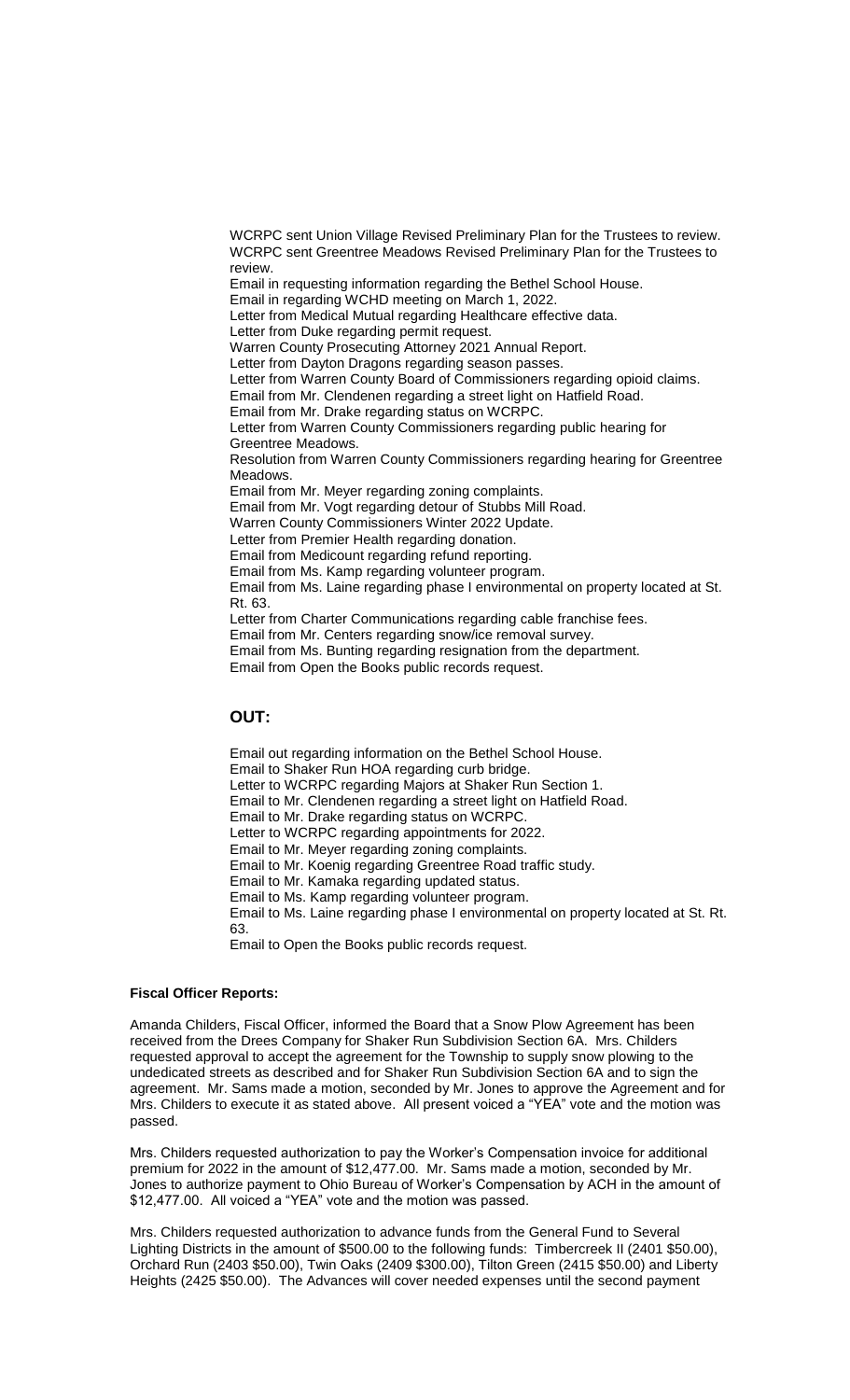from Warren County is received in 2022. Mr. Jones made a motion, seconded by Mr. Sams to approve the advance of funds as stated above. All present voiced a "YEA" vote and the motion passed with **Resolution 22-03-11**. (A copy of the resolution is included in the minutes.)

The Fiscal Officer presented the bills which were due and the following checks were approved and signed. Check Nos. 33720 through 33794 (copy to follow) and Vouchers 162-2022 through 269-2022.

The Fiscal Office reported the following income:

| Post<br><b>Date</b> | Transactio<br>n Date | <b>Receipt Number</b> | <b>Source</b>                                                          | <b>Account Code</b>            | <b>Total Receipt</b> | Purpose                                                                                                                              |
|---------------------|----------------------|-----------------------|------------------------------------------------------------------------|--------------------------------|----------------------|--------------------------------------------------------------------------------------------------------------------------------------|
| 2/10/22             | 2/18/22              | 131-2022              | CINCINNATI BELL TELEPHONE                                              | 1000-303-0000                  |                      | \$736.81 4TH QTR 2021 FRANCHISE FEES (DIRECT DEPOSIT)                                                                                |
|                     |                      |                       |                                                                        |                                | \$736.81             |                                                                                                                                      |
| 2/15/22             | 2/18/22              | 132-2022              | STATE OF OHIO                                                          | 1000-539-0000                  |                      | ADDITIONAL TAX ON PARI-MUTUAL WAGERING MIAMI VALLEY GAMING<br>\$14,323.66 RACETRACK PERMIT 4-19-21 THROUGH 12-31-21 (DIRECT DEPOSIT) |
|                     |                      |                       |                                                                        |                                | \$14,323,66          |                                                                                                                                      |
| 2/22/22             | 2/24/22              | 154-2022              | BUSINESS PLAN INC - MY COBRA PLAN                                      | 1000-892-0000                  |                      | \$65.17 REIMBURSEMENT FOR COBRA PREMIUMS FROM J NIEHAUS DELTA DENTAL                                                                 |
|                     |                      |                       | WARREN COUNTY AUDITOR. MATT NOLAN                                      |                                | \$65.17              |                                                                                                                                      |
| 2/22/22<br>2/22/22  | 2/24/22<br>2/24/22   | 165-2022<br>166-2022  | WARREN COUNTY AUDITOR, MATT NOLAN                                      | 1000-532-0000<br>1000-532-0000 |                      | \$930.50 LOCAL GOV HB62 FEB 2022 (DIRECT DEPOSIT)<br>\$7,185.44 LOCAL GOV FEB 2022 (DIRECT DEPOSIT)                                  |
| 2/22/22             | 2/24/22              | 167-2022              | WARREN COUNTY AUDITOR, MATT NOLAN                                      | 2231-592-0000                  |                      | \$2,235.75 NEW \$5 PERMISSIVE AUTO JAN 2022 (DIRECT DEPOSIT)                                                                         |
| 2/22/22             | 2/24/22              | 168-2022              | WARREN COUNTY AUDITOR, MATT NOLAN                                      | 2011-536-0000                  |                      | \$2,045.25 MOTOR VEHICLE LICENSE TAX JAN 22 (DIRECT DEPOSIT)                                                                         |
| 2/22/22             | 2/24/22              | 169-2022              | WARREN COUNTY AUDITOR, MATT NOLAN                                      | 2021-537-0000                  |                      | \$2,507.32 CENTS PER GALLON FEB 2022 (DIRECT DEPOSIT)                                                                                |
| 2/22/22<br>2/22/22  | 2/24/22<br>2/24/22   | 170-2022<br>171-2022  | WARREN COUNTY AUDITOR, MATT NOLAN<br>WARREN COUNTY AUDITOR, MATT NOLAN | 2231-104-0000<br>2021-537-0000 |                      | \$9,688.25 OLD \$5 PERMISSIVE AUTO TAX JAN 2022 (DIRECT DEPOSIT)<br>\$18,094.25 GAS EXCISE TAX FEBRUARY 2022 (DIRECT DEPOSIT)        |
|                     |                      |                       |                                                                        |                                | \$42,686.76          |                                                                                                                                      |
| 2/25/22             | 2/28/22              | 172-2022              | COMMUNITY AUTHORITY OF UNION VILLAGE                                   | 1000-892-0016                  |                      | \$15,000.00 2022 FISCAL BUDGETARY SERVICE PAYMENT                                                                                    |
|                     |                      |                       |                                                                        |                                | \$15,000.00          |                                                                                                                                      |
| 2/28/22<br>2/28/22  | 3/1/22<br>3/1/22     | 179-2022              | <b>STAROHIO</b><br>PRIMARY                                             | 1000-701-0000<br>1000-701-0000 |                      | \$460.86 FEBRUARY 2022 INTEREST                                                                                                      |
| 2/1/22              | 3/3/22               | 180-2022<br>181-2022  | <b>US BANK</b>                                                         | 1000-701-0000                  |                      | \$2.89 FEBRUARY 2022 INTEREST<br>\$0.43 FEBRURAY 2022 SWEEP INTEREST                                                                 |
| 2/1/22              | 3/3/22               | 182-2022              | CD 15                                                                  | 1000-701-0000                  |                      | \$348.94 FEBRUARY 2022 INTEREST                                                                                                      |
| 2/3/22              | 3/3/22               | 183-2022              | FFCB <sub>5</sub>                                                      | 1000-701-0000                  |                      | \$400.00 FEBRUARY 2022 INTEREST                                                                                                      |
| 2/4/22              | 3/3/22               | 184-2022              | CD <sub>9</sub>                                                        | 1000-701-0000                  |                      | \$327.79 FEBRUARY 2022 INTEREST                                                                                                      |
| 2/7/22<br>2/11/22   | 3/3/22<br>3/3/22     | 185-2022<br>186-2022  | CD 10<br>FHLB <sub>3</sub>                                             | 1000-701-0000<br>1000-701-0000 |                      | \$348.94 FEBRUARY 2022 INTEREST<br>\$725.00 FEBRUARY 2022 INTEREST                                                                   |
| 2/11/22             | 3/3/22               | 187-2022              | cd 28                                                                  | 1000-701-0000                  |                      | \$211.48 FEBRUARY 2022 INTEREST                                                                                                      |
| 2/14/22             | 3/3/22               | 188-2022              | CD 12                                                                  | 1000-701-0000                  |                      | \$2,179.01 FEBRUARY 2022 INTEREST                                                                                                    |
| 2/15/22             | 3/3/22               | 189-2022              | UST <sub>1</sub>                                                       | 1000-701-0000                  |                      | \$258.32 FEBRUARY 2022 INTEREST                                                                                                      |
| 2/16/22             | 3/3/22               | 190-2022              | FFCB <sub>6</sub>                                                      | 1000-701-0000                  |                      | \$500.00 FEBRUARY 2022 INTEREST                                                                                                      |
| 2/17/22<br>2/17/22  | 3/3/22<br>3/3/22     | 191-2022<br>192-2022  | FFCB 7<br>FFCB <sub>8</sub>                                            | 1000-701-0000<br>1000-701-0000 |                      | \$737.50 FEBRUARY 2022 INTEREST<br>\$737.50 FEBRUARY 2022 INTEREST                                                                   |
| 2/18/22             | 3/3/22               | 193-2022              | FNMA 6                                                                 | 1000-701-0000                  |                      | \$936.00 FEBRUARY 2022 INTEREST                                                                                                      |
| 2/22/22             | 3/3/22               | 194-2022              | CD <sub>8</sub>                                                        | 1000-701-0000                  |                      | \$2,116.76 FEBRUARY 2022 INTEREST                                                                                                    |
| 2/22/22             | 3/3/22               | 195-2022              | CD 33                                                                  | 1000-701-0000                  |                      | \$211.48 FEBRUARY 2022 INTEREST                                                                                                      |
| 2/22/22             | 3/3/22               | 196-2022              | CD <sub>4</sub>                                                        | 1000-701-0000                  |                      | \$371.11 FEBRUARY 2022 INTEREST                                                                                                      |
| 2/25/22<br>2/25/22  | 3/3/22<br>3/3/22     | 197-2022<br>198-2022  | FNMA 9<br>CD <sub>7</sub>                                              | 1000-701-0000<br>1000-701-0000 |                      | \$468.75 FEBRUARY 2022 INTEREST<br>\$327.79 FEBRUARY 2022 INTEREST                                                                   |
| 2/28/22             | 3/3/22               | 199-2022              | FHI <sub>B</sub> 7                                                     | 1000-701-0000                  |                      | \$611.11 FEBRUARY 2022 INTEREST                                                                                                      |
| 2/28/22             | 3/3/22               | 200-2022              | FNMA 7                                                                 | 1000-701-0000                  |                      | \$825.00 FEBRUARY 2022 INTEREST                                                                                                      |
| 2/28/22             | 3/3/22               | 201-2022              | CD 17                                                                  | 1000-701-0000                  |                      | \$338.37 FEBRUARY 2022 INTEREST                                                                                                      |
| 2/28/22             | 3/3/22               | 202-2022              | CD 18                                                                  | 1000-701-0000                  |                      | \$2,241.27 FEBRUARY 2022 INTEREST                                                                                                    |
| 2/28/22<br>2/28/22  | 3/3/22<br>3/3/22     | 203-2022<br>204-2022  | CD 19<br>CD 13                                                         | 1000-701-0000<br>1000-701-0000 |                      | \$2,241.27 FEBRUARY 2022 INTEREST<br>\$2,054.50 FEBRUARY 2022 INTEREST                                                               |
| 2/28/22             | 3/3/22               | 205-2022              | CD 22                                                                  | 1000-701-0000                  |                      | \$359.52 FEBRUARY 2022 INTEREST                                                                                                      |
| 2/28/22             | 3/3/22               | 206-2022              | CD 14                                                                  | 1000-701-0000                  |                      | \$325.16 FEBRUARY 2022 INTEREST                                                                                                      |
| 2/28/22             | 3/3/22               | 207-2022              | CD 34                                                                  | 1000-701-0000                  |                      | \$502.09 FEBRUARY 2022 INTEREST                                                                                                      |
| 2/28/22<br>2/28/22  | 3/3/22<br>3/3/22     | 208-2022<br>209-2022  | CD <sub>6</sub><br>CD 16                                               | 1000-701-0000<br>1000-701-0000 |                      | \$1,992.24 FEBRUARY 2022 INTEREST<br>\$348.94 FEBRUARY 2022 INTEREST                                                                 |
| 2/28/22             | 3/3/22               | 210-2022              | UST <sub>3</sub>                                                       | 1000-701-0000                  |                      | \$562.50 FEBRUARY 2022 INTEREST                                                                                                      |
|                     |                      |                       |                                                                        |                                | \$24,072.52          |                                                                                                                                      |
| 2/22/22             | 3/3/22               | 211-2022              | <b>INVESTMENT CD 4</b>                                                 | 1000-701-0000                  |                      | \$62.25 Gain on Investment                                                                                                           |
| 3/3/22              |                      |                       | STATE OF OHIO                                                          | 2273-519-0000                  | \$62.25              |                                                                                                                                      |
|                     | 3/10/22              | 231-2022              |                                                                        |                                | \$3,246,82           | \$3,246.82 ARPA REALLOCATION PAYMENT (DIRECT DEPOSIT)                                                                                |
| 3/1/22              | 3/10/22              | 233-2022              | CHARTER COMMUNICATIONS                                                 | 1000-303-0000                  |                      | \$34,368.19 4TH QTR 2021 CABLE FRANCHISE FEES                                                                                        |
|                     |                      |                       |                                                                        |                                | \$34.368.19          |                                                                                                                                      |
| 3/2/22              | 3/10/22              | 235-2022              | PREMIER HEALTH                                                         | 2191-803-0000                  |                      | \$1,000.00 HOLLINGSHEAD BOARD CONTRIBUTION TO EMS                                                                                    |
| 2/10/22             | 2/18/22              | 127-2022              | BLUECROSS BLUESHIELD OF ILLINOIS                                       | 2191-299-0000                  | \$1,000.00           | \$70.56 LIFE SQUAD SERVICES                                                                                                          |
| 2/14/22             | 2/18/22              | 128-2022              | MOLINA MEDICARE                                                        | 2191-299-0000                  |                      | \$309.41 LIFE SQUAD SERVICES                                                                                                         |
| 2/14/22             | 2/18/22              | 129-2022              | <b>TRICARE PAYMENT</b>                                                 | 2191-299-0000                  |                      | \$96.51 LIFE SQUAD SERVICES                                                                                                          |
| 2/15/22             | 2/18/22              | 130-2022              | <b>BLUECROSS BLUESHIELD</b>                                            | 2191-299-0000                  |                      | \$96.51 LIFE SQUAD SERVICES                                                                                                          |
| 2/9/22              | 2/18/22              | 133-2022              | HNB-ECHO                                                               | 2191-299-0000                  |                      | \$192.00 LIFE SQUAD SERVICES (DIRECT DEPOSIT)<br>\$223.26 LIFE SQUAD SERVICES (DIRECT DEPOSIT)                                       |
| 2/9/22<br>2/9/22    | 2/18/22<br>2/18/22   | 134-2022<br>135-2022  | MOLINA HEALTHCARE<br><b>AETNA</b>                                      | 2191-299-0000<br>2191-299-0000 |                      | \$262.82 LIFE SQUAD SERVICES (DIRECT DEPOSIT)                                                                                        |
| 2/10/22             | 2/18/22              | 136-2022              | AARP SUPPLEMENTAL                                                      | 2191-299-0000                  |                      | \$73.23 LIFE SQUAD SERVICES (DIRECT DEPOSIT)                                                                                         |
| 2/11/22             | 2/18/22              | 137-2022              | <b>HUMANA</b>                                                          | 2191-299-0000                  |                      | \$330.55 LIFE SQUAD SERVICES (DIRECT DEPOSIT)                                                                                        |
| 2/11/22             | 2/18/22              | 138-2022              | CGS                                                                    | 2191-299-0000                  |                      | \$1,420.08 LIFE SQUAD SERVICES (DIRECT DEPOSIT)                                                                                      |
| 2/14/22<br>2/14/22  | 2/18/22              | 139-2022              | ANTHEM BLUE                                                            | 2191-299-0000                  |                      | \$515.44 LIFE SQUAD SERVICES (DIRECT DEPOSIT)<br>\$904.90 LIFE SQUAD SERVICES (DIRECT DEPOSIT)                                       |
| 2/14/22             | 2/18/22<br>2/18/22   | 140-2022<br>141-2022  | <b>AETNA</b><br>ANTHEM BLUE                                            | 2191-299-0000<br>2191-299-0000 |                      | \$1,063.30 LIFE SQUAD SERVICES (DIRECT DEPOSIT)                                                                                      |
| 2/14/22             | 2/18/22              | 142-2022              | CGS                                                                    | 2191-299-0000                  |                      | \$2,104.15 LIFE SQUAD SERVICES (DIRECT DEPOSIT)                                                                                      |
| 2/15/22             | 2/18/22              | 143-2022              | <b>AETNA</b>                                                           | 2191-299-0000                  |                      | \$167.28 LIFE SQUAD SERVICES (DIRECT DEPOSIT)                                                                                        |
| 2/15/22             | 2/18/22              | 144-2022              | MOLINA HEALTHCARE                                                      | 2191-299-0000                  |                      | \$413.42 LIFE SQUAD SERVICES (DIRECT DEPOSIT)                                                                                        |
| 2/15/22<br>2/15/22  | 2/18/22<br>2/18/22   | 145-2022<br>146-2022  | <b>HUMANA</b><br><b>HWHO</b>                                           | 2191-299-0000<br>2191-299-0000 |                      | \$463.68 LIFE SQUAD SERVICES (DIRECT DEPOSIT)<br>\$800.23 LIFE SQUAD SERVICES (DIRECT DEPOSIT)                                       |
| 2/16/22             | 2/18/22              | 147-2022              | AARP SUPPLEMENTAL                                                      | 2191-299-0000                  |                      | \$83.76 LIFE SQUAD SERVICES (DIRECT DEPOSIT)                                                                                         |
| 2/16/22             | 2/18/22              | 148-2022              | <b>AETNA</b>                                                           | 2191-299-0000                  |                      | \$475.84 LIFE SQUAD SERVICES (DIRECT DEPOSIT)                                                                                        |
| 2/17/22             | 2/18/22              | 149-2022              | AARP SUPPLEMENTAL                                                      | 2191-299-0000                  |                      | \$167.23 LIFE SQUAD SERVICES (DIRECT DEPOSIT)                                                                                        |
| 2/17/22<br>2/17/22  | 2/18/22              | 150-2022              | <b>AETNA</b>                                                           | 2191-299-0000                  |                      | \$396.68 LIFE SQUAD SERVICES (DIRECT DEPOSIT)<br>\$737.75 LIFE SQUAD SERVICES (DIRECT DEPOSIT)                                       |
| 2/18/22             | 2/18/22<br>2/24/22   | 151-2022<br>152-2022  | UNITED HEALTHCARE<br>THE HEALTH PLAN                                   | 2191-299-0000<br>2191-299-0000 |                      | \$92.55 LIFE SQUAD SERVICES                                                                                                          |
| 2/22/22             | 2/24/22              | 153-2022              | <b>GEHA</b>                                                            | 2191-299-0000                  |                      | \$83.31 LIFE SQUAD SERVICES                                                                                                          |
| 2/18/22             | 2/24/22              | 155-2022              | HNB-ECHO                                                               | 2191-299-0000                  |                      | \$130.00 LIFE SQUAD SERVICES (DIRECT DEPOSIT)                                                                                        |
| 2/18/22             | 2/24/22              | 156-2022              | CGS                                                                    | 2191-299-0000                  |                      | \$399.31 LIFE SQUAD SERVICES (DIRECT DEPOSIT)                                                                                        |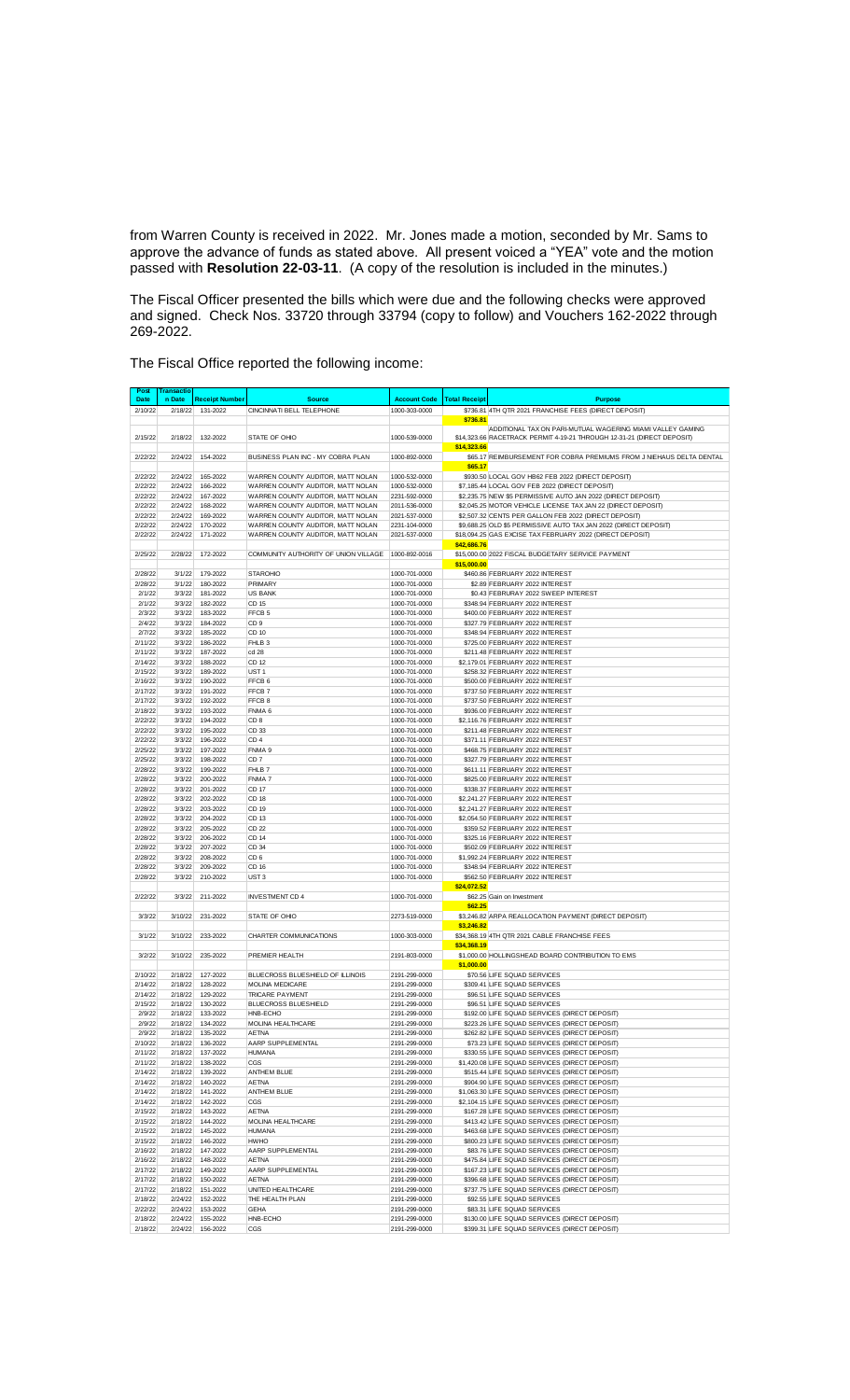| Post    | <b>Transactio</b> |                       |                                   |                     |                      |                                                                  |
|---------|-------------------|-----------------------|-----------------------------------|---------------------|----------------------|------------------------------------------------------------------|
| Date    | n Date            | <b>Receipt Number</b> | <b>Source</b>                     | <b>Account Code</b> | <b>Total Receipt</b> | <b>Purpose</b>                                                   |
| 2/18/22 | 2/24/22           | 157-2022              | US DEPT OF TREASURY DEPT OF VA    | 2191-299-0000       |                      | \$678.72 LIFE SQUAD SERVICES (DIRECT DEPOSIT)                    |
| 2122122 | 2/24/22           | 158-2022              | ANTHEM BLUE                       | 2191-299-0000       |                      | \$101.85 LIFE SQUAD SERVICES (DIRECT DEPOSIT)                    |
| 2/22/22 | 2/24/22           | 159-2022              | <b>UHC COMMUNITY</b>              | 2191-299-0000       |                      | \$142,00 LIFE SQUAD SERVICES (DIRECT DEPOSIT)                    |
| 2/22/22 | 2/24/22           | 160-2022              | <b>AFTNA</b>                      | 2191-299-0000       |                      | \$366,58 LIFE SQUAD SERVICES (DIRECT DEPOSIT)                    |
| 2/22/22 | 2/24/22           | 161-2022              | ANTHEM BLUE                       | 2191-299-0000       |                      | \$1,322.09 LIFE SQUAD SERVICES (DIRECT DEPOSIT)                  |
| 2/22/22 | 2/24/22           | 162-2022              | CGS                               | 2191-299-0000       |                      | \$5,642.04 LIFE SQUAD SERVICES (DIRECT DEPOSIT)                  |
| 2/23/22 | 2/24/22           | 163-2022              | HNB-ECHO                          | 2191-299-0000       |                      | \$130.00 LIFE SQUAD SERVICES (DIRECT DEPOSIT)                    |
| 2/23/22 | 2/24/22           | 164-2022              | <b>HWHO</b>                       | 2191-299-0000       |                      | \$178.82 LIFE SQUAD SERVICES (DIRECT DEPOSIT)                    |
| 2/25/22 | 3/1/22            | 173-2022              | UNITED HEALTHCARE                 | 2191-299-0000       |                      | \$132.00 LIFE SQUAD SERVICES (DIRECT DEPOSIT)                    |
| 2/25/22 | 3/1/22            | 174-2022              | HNB-ECHO                          | 2191-299-0000       |                      | \$500,00 LIFE SQUAD SERVICES (DIRECT DEPOSIT)                    |
| 2/28/22 | 3/1/22            | 175-2022              | <b>MEDICAL MUTUAL</b>             | 2191-299-0000       |                      | \$83.15 LIFE SQUAD SERVICES (DIRECT DEPOSIT)                     |
| 2/28/22 | 3/1/22            | 176-2022              | ANTHEM BLUF                       | 2191-299-0000       |                      | \$357.49 LIFE SQUAD SERVICES (DIRECT DEPOSIT)                    |
| 2/28/22 | 3/1/22            | 177-2022              | ANTHEM BLUF                       | 2191-299-0000       |                      | \$547.11 LIFE SQUAD SERVICES (DIRECT DEPOSIT)                    |
| 2/28/22 | 3/1/22            | 178-2022              | CGS.                              | 2191-299-0000       |                      | \$4,422.82 LIFE SQUAD SERVICES (DIRECT DEPOSIT)                  |
| 3/1/22  | 3/10/22           | 212-2022              | <b>HUMANA</b>                     | 2191-299-0000       |                      | \$96.97 LIFE SQUAD SERVICES (DIRECT DEPOSIT)                     |
| 3/1/22  | 3/10/22           | 213-2022              | CGS                               | 2191-299-0000       |                      | \$341.86 LIFE SQUAD SERVICES (DIRECT DEPOSIT)                    |
| 3/1/22  | 3/10/22           | 214-2022              | <b>HWHO</b>                       | 2191-299-0000       |                      | \$516,78 LIFE SQUAD SERVICES (DIRECT DEPOSIT)                    |
| 3/2/22  | 3/10/22           | 215-2022              | <b>UMR</b>                        | 2191-299-0000       |                      | \$80.38 LIFE SQUAD SERVICES (DIRECT DEPOSIT)                     |
| 3/2/22  | 3/10/22           | 216-2022              | <b>AFTNA</b>                      | 2191-299-0000       |                      | \$172.70 LIFE SQUAD SERVICES (DIRECT DEPOSIT)                    |
| 3/2/22  | 3/10/22           | 217-2022              | <b>HUMANA</b>                     | 2191-299-0000       |                      | \$348.12 LIFE SQUAD SERVICES (DIRECT DEPOSIT)                    |
| 3/2/22  | 3/10/22           | 218-2022              | <b>AFTNA</b>                      | 2191-299-0000       |                      | \$487.42 LIFE SQUAD SERVICES (DIRECT DEPOSIT)                    |
| 3/2/22  | 3/10/22           | 219-2022              | UNITED HEALTHCARE                 | 2191-299-0000       |                      | \$488.54 LIFE SQUAD SERVICES (DIRECT DEPOSIT)                    |
| 3/2/22  | 3/10/22           | 220-2022              | CGS                               | 2191-299-0000       |                      | \$536.97 LIFE SQUAD SERVICES (DIRECT DEPOSIT)                    |
| 3/2/22  | 3/10/22           | 221-2022              | <b>UMR</b>                        | 2191-299-0000       |                      | \$658.76 LIFE SQUAD SERVICES (DIRECT DEPOSIT)                    |
| 3/3/22  | 3/10/22           | 222-2022              | AARP SUPPLEMENTAL                 | 2191-299-0000       |                      | \$164.97 LIFE SQUAD SERVICES (DIRECT DEPOSIT)                    |
| 3/3/22  | 3/10/22           | 223-2022              | CGS                               | 2191-299-0000       |                      | \$388.49 LIFE SQUAD SERVICES (DIRECT DEPOSIT)                    |
| 3/3/22  | 3/10/22           | 224-2022              | <b>HWHO</b>                       | 2191-299-0000       |                      | \$767.24 LIFE SQUAD SERVICES (DIRECT DEPOSIT)                    |
| 3/4/22  | 3/10/22           | 225-2022              | AARP SUPPLEMENTAL                 | 2191-299-0000       |                      | \$90.92 LIFE SQUAD SERVICES (DIRECT DEPOSIT)                     |
| 3/4/22  | 3/10/22           | 226-2022              | CGS                               | 2191-299-0000       |                      | \$361.11 LIFE SQUAD SERVICES (DIRECT DEPOSIT)                    |
| 3/7/22  | 3/10/22           | 227-2022              | <b>ANTHEM BLUE</b>                | 2191-299-0000       |                      | \$111.38 LIFE SQUAD SERVICES (DIRECT DEPOSIT)                    |
| 3/7/22  | 3/10/22           | 228-2022              | UNITED HEALTHCARE                 | 2191-299-0000       |                      | \$854.54 LIFE SQUAD SERVICES (DIRECT DEPOSIT)                    |
| 3/7/22  | 3/10/22           | 229-2022              | CGS.                              | 2191-299-0000       |                      | \$6,404.21 LIFE SQUAD SERVICES (DIRECT DEPOSIT)                  |
| 3/9/22  | 3/10/22           | 230-2022              | HNB-FCHO                          | 2191-299-0000       |                      | \$150.00 LIFE SQUAD SERVICES (DIRECT DEPOSIT)                    |
| 3/4/22  | 3/10/22           | 232-2022              | STATE OF OHIO                     | 2191-299-0000       |                      | \$5,362.60 LIFE SQUAD SERVICES LCI 4TH QTR 2021 (DIRECT DEPOSIT) |
| 3/1/22  | 3/10/22           | 234-2022              | MEDICOUNT MANAGEMENT INC          | 2191-299-0000       |                      | \$100.00 LIFE SQUAD SERVICES JANUARY 2022 DEPOSITS               |
| 3/3/22  | 3/10/22           | 236-2022              | AMBETTER FROM BUCKEYE HEALTH PLAN | 2191-299-0000       |                      | \$248.29 LIFE SQUAD SERVICES                                     |
| 3/7/22  | 3/10/22           | 237-2022              | <b>CUSTOM DESIGN BENEFITS</b>     | 2191-299-0000       |                      | \$298.16 LIFE SQUAD SERVICES                                     |
|         |                   |                       |                                   |                     | \$45,708.84          |                                                                  |

### **Other Business:**

None.

#### **Visitor Concerns:**

None.

#### **Trustee Reports:**

A motion was made by Mr. Sams that the Board of Trustees adjourns into executive session to discuss EMS Personnel matters pursuant to ORC 121.22 (G) (1) at 8:26 P.M. The motion was seconded by Mr. Jones and upon call of roll call, Mr. Sams "YEA", Mr. Jones "YEA" and Mr. VanDeGrift "YEA" the executive session was entered.

By motion of Mr. Jones that the Board of Trustees adjourns out of executive session and return to the open meeting and ask the Fiscal Officer to note in the minutes that NO ACTION WAS TAKEN. The motion was seconded by Mr. Sams the execute session ended. Upon call of roll, Mr. Sams "YEA", Mr. Jones "YEA" and Mr. VanDeGrift "YEA" the Board returned to regular session at 8:33 P.M.

There being no further business, Mr. Sams made a motion, seconded by Mr. Jones to adjourn the meeting. All present voiced a "YEA" vote and the motion passed.

The next regular meeting is scheduled for March 29, 2021 at 8:00 a.m.

Signed: \_\_\_\_\_\_\_\_\_\_\_\_\_\_\_\_\_\_\_\_\_\_\_\_\_\_\_\_\_\_\_Chairman of the Board

Attest: \_\_\_\_\_\_\_\_\_\_\_\_\_\_\_\_\_\_\_\_\_\_\_\_\_\_\_\_\_\_\_\_Fiscal Officer

# **RESOLUTION 22-03-01 TURTLECREEK TOWNSHIP WARREN COUNTY, OHIO**

**HIRE AUSTIN PARKER, EFFECTIVE APRIL 6, 2022 AS A PART TIME FF1/EMT**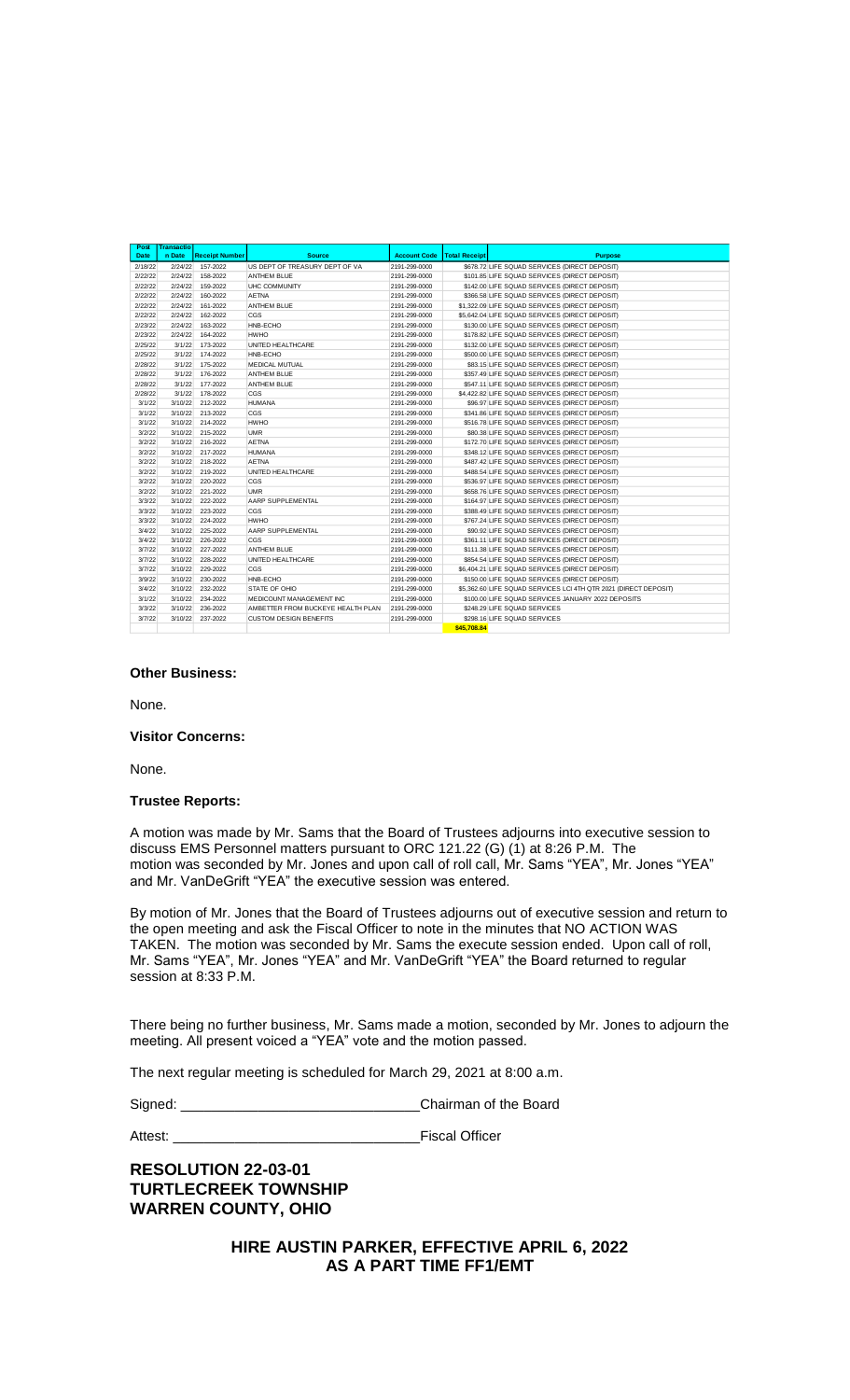**WHEREAS**, a position of "Part-Time FF1/EMT has been posted within the Turtlecreek Township Fire Department/Emergency Medical Service, and

**WHEREAS**, the Fire Chief and Assistant Chief of Turtlecreek Township Fire Department and Emergency Medical Service have recommended that Austin Parker be hired as a Part Time FF1/EMT working 24-hour shifts; and

**NOW THEREFORE BE IT RESOLVED**, the Turtlecreek Township Board of Trustees hereby approves the hiring of Austin Parker for the position of Part-Time FF1/EMT, effective April 6, 2022 at the rate of \$16.50 per hour. Mr. Parker's hours of work will be 24 hours shifts.

Mr. Jones moved for adoption of the foregoing resolution, seconded by Mr. Sams. All voiced a "YEA" vote and the resolution passed.

Adopted this 14<sup>th</sup> day of March, 2022

Signed: The Signed: The Signed of the Signed of the Signed of the Signed of the Signed of the Signed of the Signed of the Signed of the Signed of the Signed of the Signed of the Signed of the Signed of the Signed of the Si

 $"YEA"$ 

 $\mathsf{``YEA''}$ 

Attest: **Attest: Attest: Attest: Attest: Chief Fiscal Officer** 

# **RESOLUTION 22-03-02 TURTLECREEK TOWNSHIP WARREN COUNTY, OHIO**

## **RESIGNATION FOR AMANDA BUNTING, EMS VOLUNTEER, EFFECTIVE FEBRUARY 28, 2022**

**WHEREAS**, Assistant Chief Elleman was notified by Amanda Bunting that she would be resigning from her position of EMS Volunteer with Turtlecreek Township; and

**WHEREAS**, the effective date of the resignation will be February 28, 2022; and

**NOW THEREFORE BE IT RESOLVED**, the Turtlecreek Township Board of Trustees hereby accepts the resignation of Amanda Bunting, effective February 28, 2022.

Mr. Jones moved for adoption of the foregoing resolution, seconded by Mr. Sams. All voiced a "YEA" vote and the resolution passed.

Adopted this 14th day of March, 2022

| Signed: | "YEA"                       |
|---------|-----------------------------|
|         | "YEA"                       |
|         | "YEA"                       |
| Attest: | <b>Chief Fiscal Officer</b> |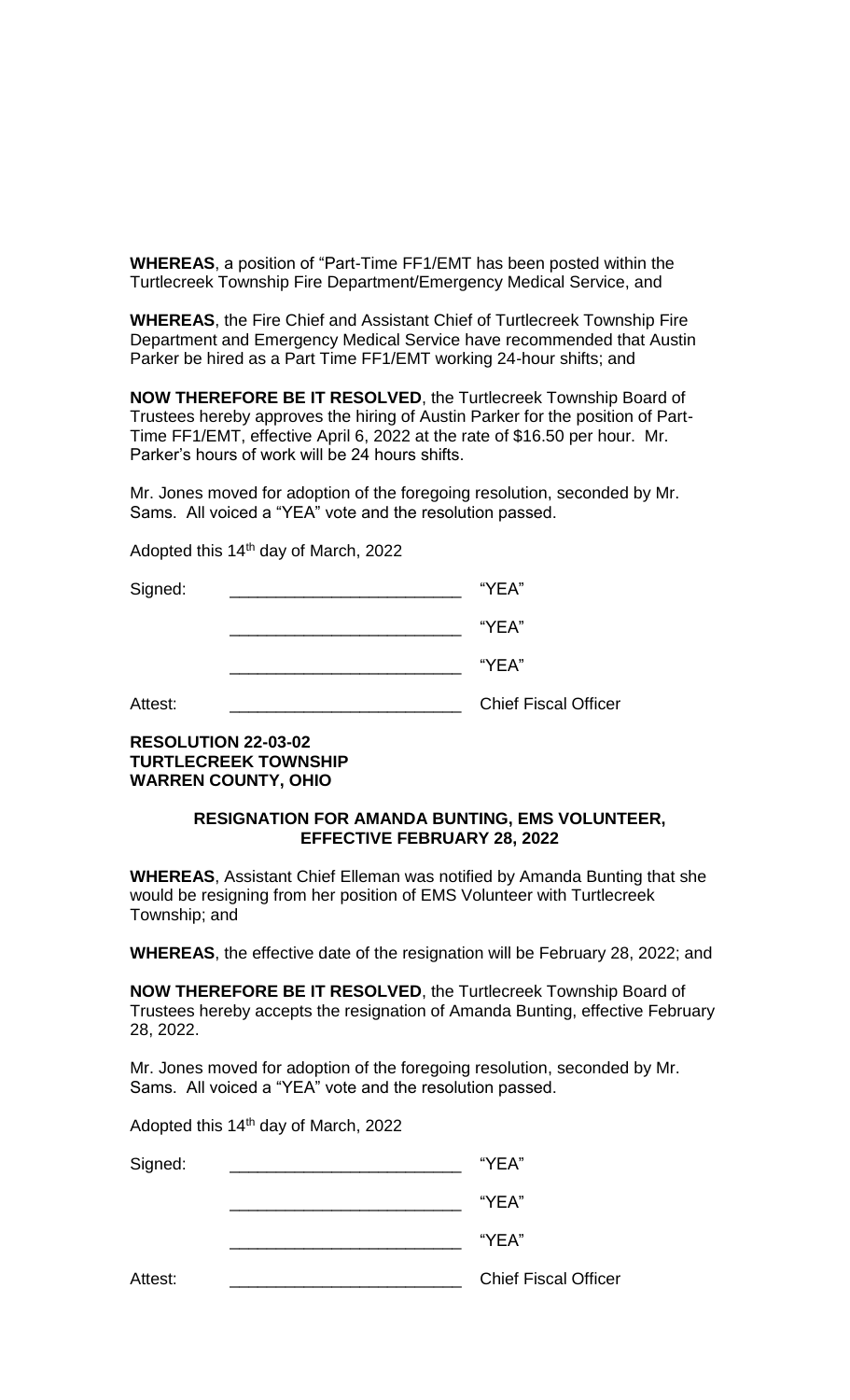# **RESOLUTION 22-03-03 TURTLECREEK TOWNSHIP WARREN COUNTY, OHIO**

## **RESOLUTION AUTHORIZING THE PROBATIONARY PERIOD FOR NICHOLAS KAMAKA**

**WHEREAS,** Nicholas Kamaka has returned to full duty effective March 9, 2022; and

**WHEREAS,** the probationary period for Nicholas Kamaka will start March 9, 2022 and continue for a one (1) year period per Turtlecreek Township's Personnel Policy Manual;

**NOW THEREFORE, BE IT RESOLVED**, by the Board of Trustees of Turtlecreek Township, Warren County, Ohio, that the trustees approve the probationary period for Nicholas Kamaka with the effective date of March 9, 2022.

Mr. Jones moved to adopt the foregoing Resolution. Mr. Sams seconded the motion and upon call of the roll the following vote resulted:

| Mr. Sams       | "YEA" |
|----------------|-------|
| Mr. VanDeGrift | "YEA" |
| Mr. Jones      | "YEA" |

Resolution adopted this 14<sup>th</sup> day of March, 2022.

## **THE BOARD OF TURTLECREEK TOWNSHIP TRUSTEES**

\_\_\_\_\_\_\_\_\_\_\_\_\_\_\_\_\_\_\_\_\_\_\_\_\_\_\_\_\_\_\_\_\_\_\_\_\_\_\_\_\_\_\_\_\_\_\_

\_\_\_\_\_\_\_\_\_\_\_\_\_\_\_\_\_\_\_\_\_\_\_\_\_\_\_\_\_\_\_\_\_\_\_\_\_\_\_\_\_\_\_\_\_\_\_

\_\_\_\_\_\_\_\_\_\_\_\_\_\_\_\_\_\_\_\_\_\_\_\_\_\_\_\_\_\_\_\_\_\_\_\_\_\_\_\_\_\_\_\_\_\_\_

Attest: **Attest: Attest: Attest: Attest: Attest: Attest: Attest: Attest: Attest: Attest: Attest: Attest: Attest: Attest: Attes: Attes: Attes: Attes: Attes: Attes: Attes: Attes: A** 

**RESOLUTION 22-03-04 TURTLECREEK TOWNSHIP WARREN COUNTY, OHIO**

**WHEREAS,** the Fire department has a need to purchase four (4) thermal imaging cameras in the amount of \$18,065.00 from First In-Last Out Fire Equipment & Training; and

**WHEREAS,** the source of the funds to purchase the rescue tools will be the 2192 Fire Fund (2192-760-740-0000 Machinery, Equipment and Furniture); and

**THEREFORE, BE IT RESOLVED** by the Board of Trustees of Turtlecreek Township, Warren County, Ohio, that they shall approve the purchase of four (4) thermal imaging cameras in the amount of \$18,065.00 from First In-Last Out Fire Equipment & Training.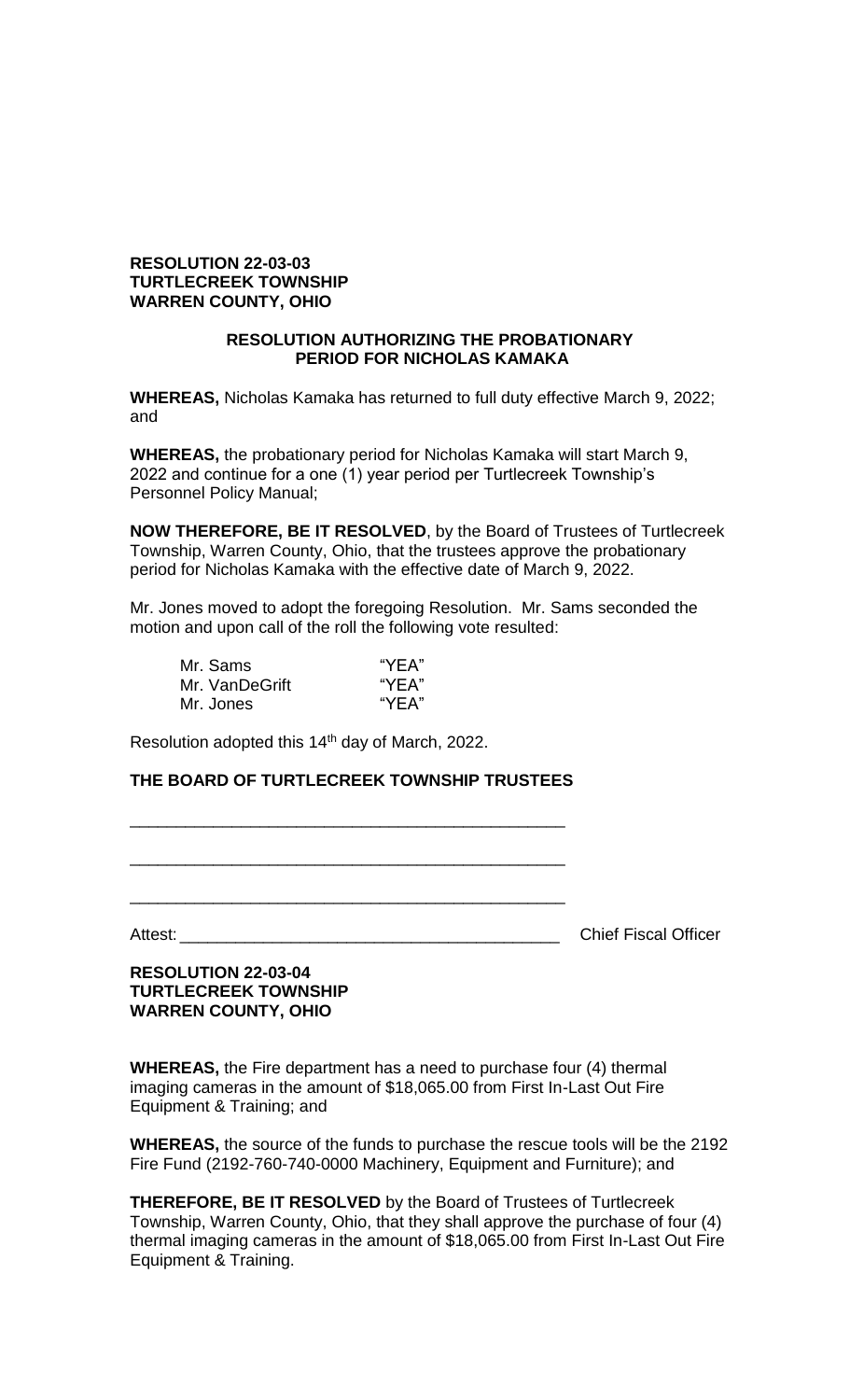Resolution was initiated by Mr. Jones and seconded by Mr. Sams. All voiced a "YEA" vote and the motion was passed.

Adopted this 14th day of March, 2022

| Signed: | "YEA" |  |
|---------|-------|--|
|         | "YEA" |  |
|         |       |  |

| . |
|---|
|   |

Attest: **We are all the contract of the Chief Fiscal Officer** 

# **RESOLUTION 22-03-05 TURTLECREEK TOWNSHIP WARREN COUNTY, OHIO**

## **RESOLUTION TO AUTHORIZE JAMES VANDEGRIFT, TURTLECREEK TOWNSHIP CHAIRPERSON, TO ENTER INTO AN AGREEMENT BETWEEN TURTLECREEK TOWNSHIP AND PREMIER HEALTH**

**WHEREAS**, the Turtlecreek Township EMS/Fire Department has coordinated with Premier Health to provide a sports medicine program for our EMS/Fire employees; and

**WHEREAS,** the Turtlecreek Township Board of Trustees must enter into an agreement with Premier Health to provide this service to the EMS/Fire employees;

**WHEREAS,** the Turtlecreek Township Board of Trustees have authorized James VanDeGrift to sign the agreement between Premier Health and the township; and

**THEREFORE, BE IT RESOLVED** by the Turtlecreek Township Board of Trustees that this agreement by sign and enacted with Premier Health.

Resolution was initiated by Mr. Sams and seconded by Mr. Jones. All voiced a "YEA" vote and the resolution passed.

Adopted this 14<sup>th</sup> day March, 2022

| Signed: | " YEA" |
|---------|--------|
|         | "YFA"  |

\_\_\_\_\_\_\_\_\_\_\_\_\_\_\_\_\_\_\_\_\_\_\_\_\_\_\_\_\_\_\_\_\_\_\_\_\_\_\_\_\_ "YEA"

Attest: \_\_\_\_\_\_\_\_\_\_\_\_\_\_\_\_\_\_\_\_\_\_\_\_\_\_\_\_\_\_\_\_\_\_\_\_\_ Chief Fiscal Officer

**RESOLUTION 22-03-06 TURTLECREEK TOWNSHIP WARREN COUNTY, OHIO**

> **Authorizing Contract with Warren County Engineer's Office for Warren County 2022 Resurfacing Project**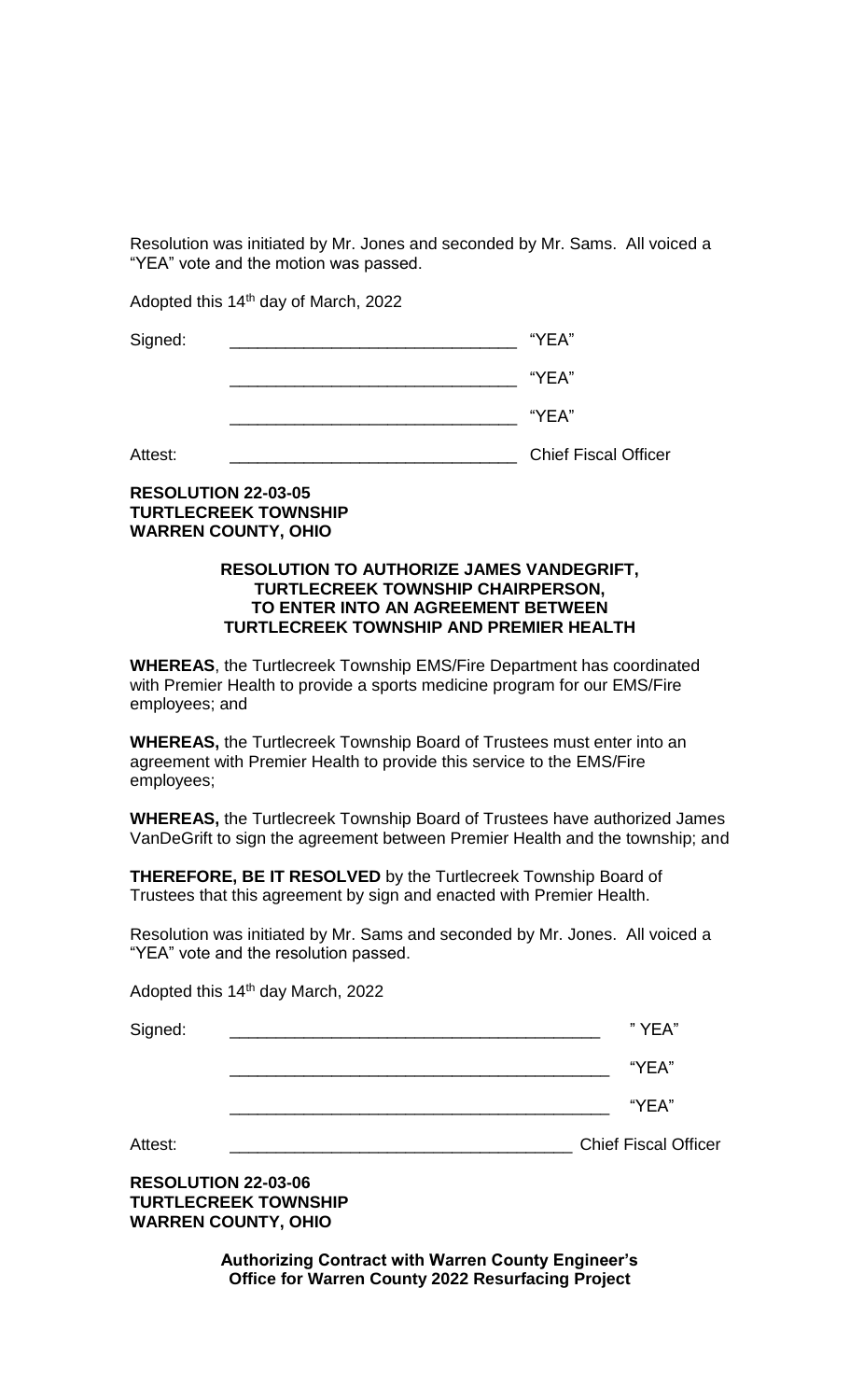**WHEREAS,** Turtlecreek Township desires an agreement to participate in the 2022 Resurfacing Project through the Warren County Engineer's Office; and

**WHEREAS**, the Warren County Engineer's Office meets all applicable State and local requirements through the bid process for resurfacing; and

**WHEREAS,** in order to save money and expedite the bidding process, it benefits Turtlecreek Township to enter into an agreement with the Warren County Engineer's Office for the 2022 Resurfacing Project for the 2022 construction season; now

**THEREFORE, BE IT RESOLVED**, by the Board of Trustees of Turtlecreek Township to enter into an agreement to participate with the Warren Country Engineer's Office for the bidding and payment of the 2022 Resurfacing Project for the 2022 construction season; and

**FURTHER BE IT RESOLVED**, that the Township Administrator and/or the Road Superintendent of Turtlecreek Township are hereby authorized to file and sign all documents associated herewith including the forwarding of the estimated totals needed for the 2022 Resurfacing Project as prepared by the Road Superintendent.

Mr. Sams moved for adoption of the foregoing resolution, being seconded by Mr. Jones. Upon call of the roll, the following vote resulted:

| Mr. Daniel F. Jones | "YEA" |
|---------------------|-------|
| Mr. VanDeGrift      | "YFA" |
| Mr. Sams            | "YEA" |

Resolution adopted this 14th day of March 2022.

### TURTLECREEK TOWNSHIP

\_\_\_\_\_\_\_\_\_\_\_\_\_\_\_\_\_\_\_\_\_\_\_\_\_\_\_Chief Fiscal Officer

# **RESOLUTION 22-03-07 TURTLECREEK TOWNSHIP WARREN COUNTY, OHIO**

**WHEREAS,** the Road Department has a need to purchase ten (10) flash kits for their radios due to an update requirement by State of Ohio MARCS to keep the radios in service; and

**WHEREAS,** the cost of the ten (10) flash kits will be \$1,637.50; and

**WHEREAS,** the source of the funds will be Road Department 2031 (2031-330- 430-0000 Small Tools and Minor Equipment).

**THEREFORE, BE IT RESOLVED** by the Board of Trustees of Turtlecreek Township, Warren County, Ohio, that they shall approve the purchase ten (10) flash kits in the amount of \$1,637.50.

Resolution was initiated by Mr. Sams and seconded by Mr. Jones. All voiced a "YEA" vote and the motion was passed.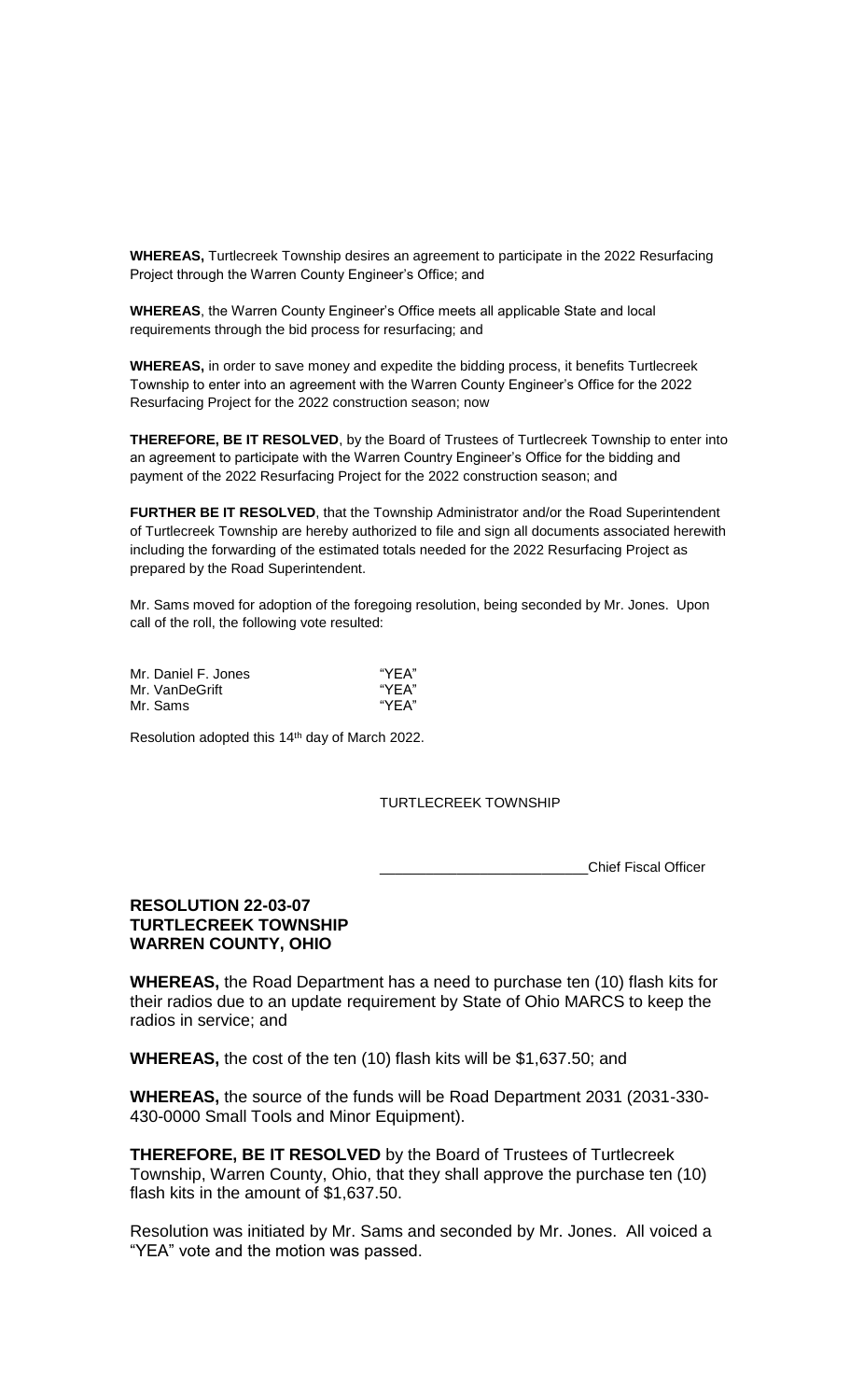Adopted this 14<sup>th</sup> day of March, 2022

| Signed: | "YEA"                 |
|---------|-----------------------|
|         | "YEA"                 |
|         | "YEA"                 |
| Attest: | <b>Fiscal Officer</b> |

## **RESOLUTION 22-03-08 TURTLECREEK TOWNSHIP WARREN COUNTY, OHIO**

## **RESOLUTION TO AUTHORIZE TAMMY BOGGS, ADMINISTRATOR TO SIGN THE NATURAL GAS AGREEMENT**

**WHEREAS**, the Turtlecreek Township Board of Trustees has entered into an aggregation program for Turtlecreek Township; and

**WHEREAS,** the Turtlecreek Township Board of Trustees are required to sign a Natural Gas Agreement; and

**WHEREAS**, the Turtlecreek Township Board of Trustees have authorized Tammy Boggs, Administrator to enter into a Natural Gas Aggregation Agreement with a natural gas supplier recommended by Energy Alliances, Inc., the communities energy aggregation consultant, for a price not to exceed \$0.560 per ccf for a term not to exceed twenty-four (24) months commencing June 2022.

**THEREFORE**, by motion of Mr. Sams and seconded by Mr. Jones the above resolution was approved. All voiced a "YEA" vote and the resolution passed.

Adopted this 14th day March, 2022

|         |                                                                             | "YEA"                       |
|---------|-----------------------------------------------------------------------------|-----------------------------|
|         |                                                                             | "YEA"                       |
|         |                                                                             | "YEA"                       |
| Attest: |                                                                             | <b>Chief Fiscal Officer</b> |
|         | <b>TURTLECREEK TOWNSHIP BOARD OF TRUSTEES</b><br><b>WARREN COUNTY, OHIO</b> |                             |

Resolution Number: 22-03-09 Date of Resolution: March 14, 2022

**TOPIC OF RESOLUTION: BOARD RESOLUTION SUBSEQUENTLY APPROVING EXPENDITURES NOT EXCEEDING TWENTY-FIVE HUNDRED DOLLARS BY TOWNSHIP ADMINISTRATOR OR TOWNSHIP OFFICER OR EMPLOYEE AUTHORIZED BY TOWNSHIP ADMINISTRATOR**

**RESOLUTION**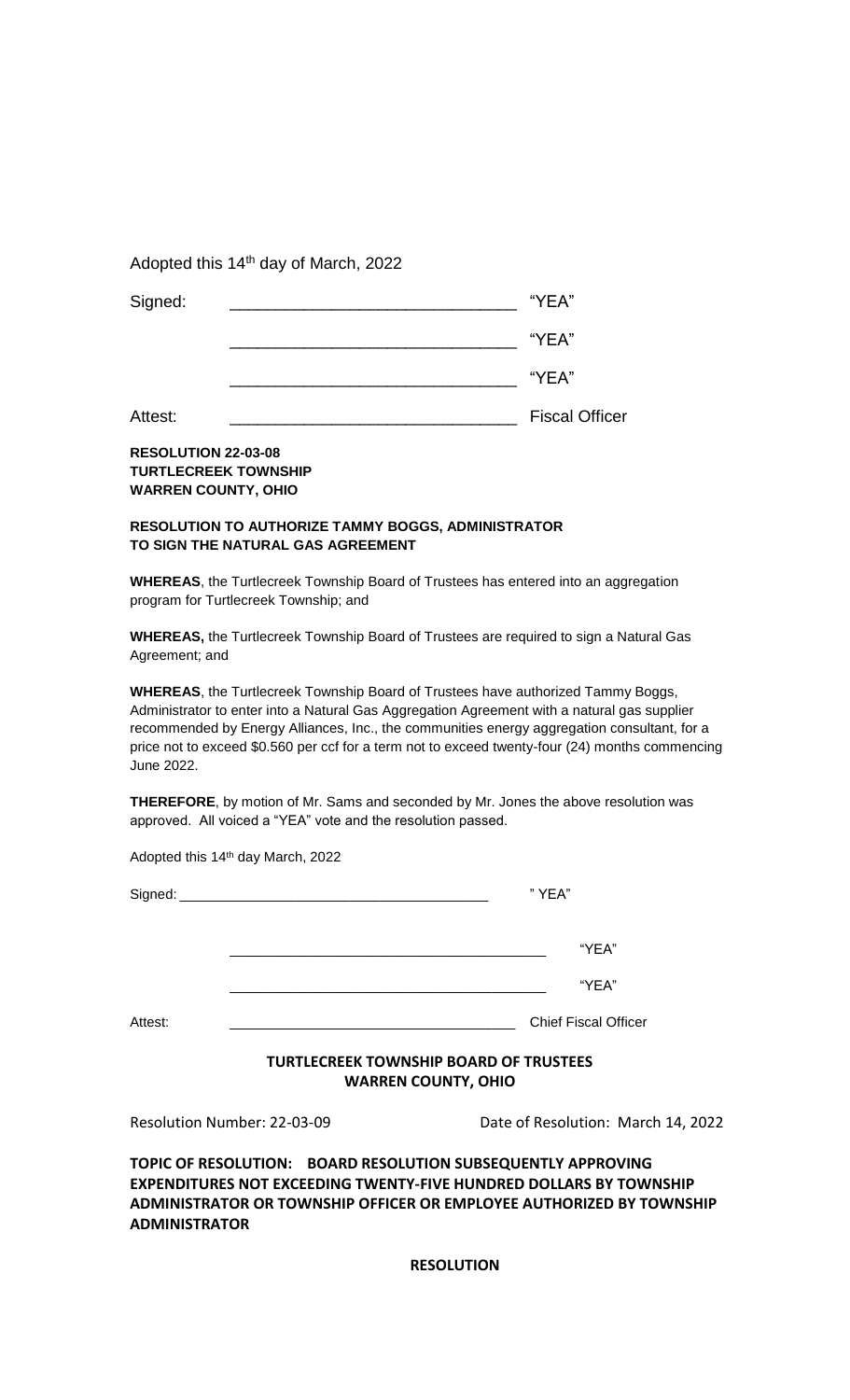**WHEREAS,** this Board adopted Resolution Number 16-04-12, dated April 26, 2016, authorizing the Township Administrator to incur obligations on behalf of the Township not to exceed Two Thousand Five Hundred Dollars, and further authorizing the Township Administrator to authorize other Township Officers and Employees to incur obligations on behalf of the Township not to exceed Two Thousand Five Hundred Dollars; and,

**WHEREAS,** pursuant to section 507.11 (A) of the Ohio Revised Code, and Section 3 of the aforementioned Resolution, the obligations incurred by the Township Administrator on behalf of the Township, or that the Township Administrator authorizes a Township Officer or Employee to incur, shall be subsequently approved by adoption of formal resolution of this Board at the next regularly scheduled Board meeting after receipt by the Township Fiscal Officer of proper voucher for the obligation or obligations incurred; and,

**WHEREAS,** this Board has been notified by the Township Fiscal Officer she is in receipt of a proper voucher or vouchers for obligations incurred by the Township Administrator or authorized Township Officer or Employees, a copy or copies of which are attached hereto.

**THEREFORE, BE IT RESOLVED** by the Board of Trustees of Turtlecreek Township, Warren County, Ohio, at least a majority of all Trustees casting a vote concur as follows:

**Section 1.** This Board does hereby subsequently approve the obligations incurred by the

Township Administrator or Township Officer or Employees on behalf of the Township, a

copy or copies of the vouchers of which are attached hereto.

**Section 2.** That the Board is acting in its administrative capacity in adopting this Resolution.

**Section 3**. That the recitals contained within the Whereas Clauses set forth above are incorporated by reference herein.

**Section 4.** That it is found and determined that all formal actions of the Board concerning and relating to the adoption of this Resolution were adopted in an open meeting of the Board in compliance with all legal requirements, including Section 121.22 of the Ohio Revised Code.

Mr. Sams moved adoption of the foregoing Resolution, being seconded by Mr. Jones. Upon call of the roll, the following vote resulted:

| Mr. VanDeGrift | YEA |
|----------------|-----|
| Mr. Jones      | YEA |
| Mr. Sams       | YEA |

Resolution adopted this 14<sup>th</sup> day of March, 2022.

### CERTIFICATION: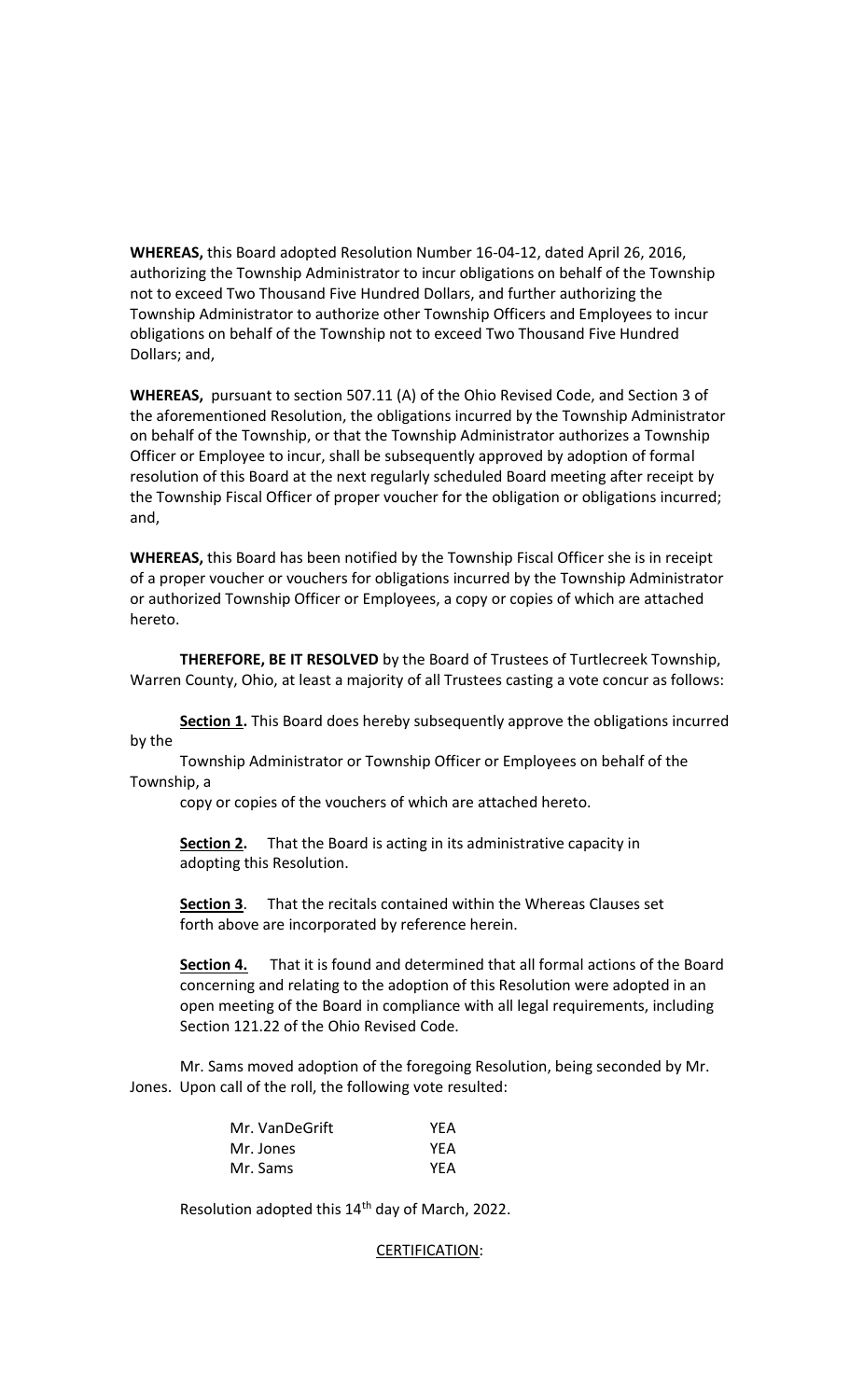The undersigned does hereby certify that the foregoing is a true and accurate copy of the above Resolution adopted on the aforementioned date by the Board of Township Trustees.

SIGNATURE:

NAME: Amanda K. Childers

TITLE: Fiscal Officer

DATE:

# **RESOLUTION 22-03-10 TURTLECREEK TOWNSHIP WARREN COUNTY, OHIO**

# **RESIGNATION FOR MELISSA WAINSCOTT, EMS PARAMEDIC PART-TIME, EFFECTIVE MARCH 22, 2022**

**WHEREAS**, Chief Jameson was notified by Melissa Wainscott that she would be resigning from her position of EMS Paramedic Part-Time with Turtlecreek Township; and

**WHEREAS**, the effective date of the resignation will be March 22, 2022; and

**NOW THEREFORE BE IT RESOLVED**, the Turtlecreek Township Board of Trustees hereby accepts the resignation of Melissa Wainscott, effective March 22, 2022.

Mr. Sams moved for adoption of the foregoing resolution, seconded by Mr. Jones. All voiced a "YEA" vote and the resolution passed.

Adopted this 14<sup>th</sup> day of March, 2022

| Signed: | "YEA"                       |
|---------|-----------------------------|
|         | "YEA"                       |
|         | "YEA"                       |
| Attest: | <b>Chief Fiscal Officer</b> |
|         |                             |

**RESOLUTION 22-03-11**

**TURTLECREEK TOWNSHP**

**WARREN COUNTY, OHIO**

**A RESOLUTION AUTHORIZING AN ADVANCE FROM THE GENERAL FUND (1000) TO LIGHTING DISTRICTS TIMBERCREEK II (2401 \$50.00), ORCHARD RUN (2403 \$50.00), TWIN OAKS (2409 \$300.00), TILTON GREEN (2415 \$50.00) and LIBERTY HEIGHTS (2425 \$50.00).**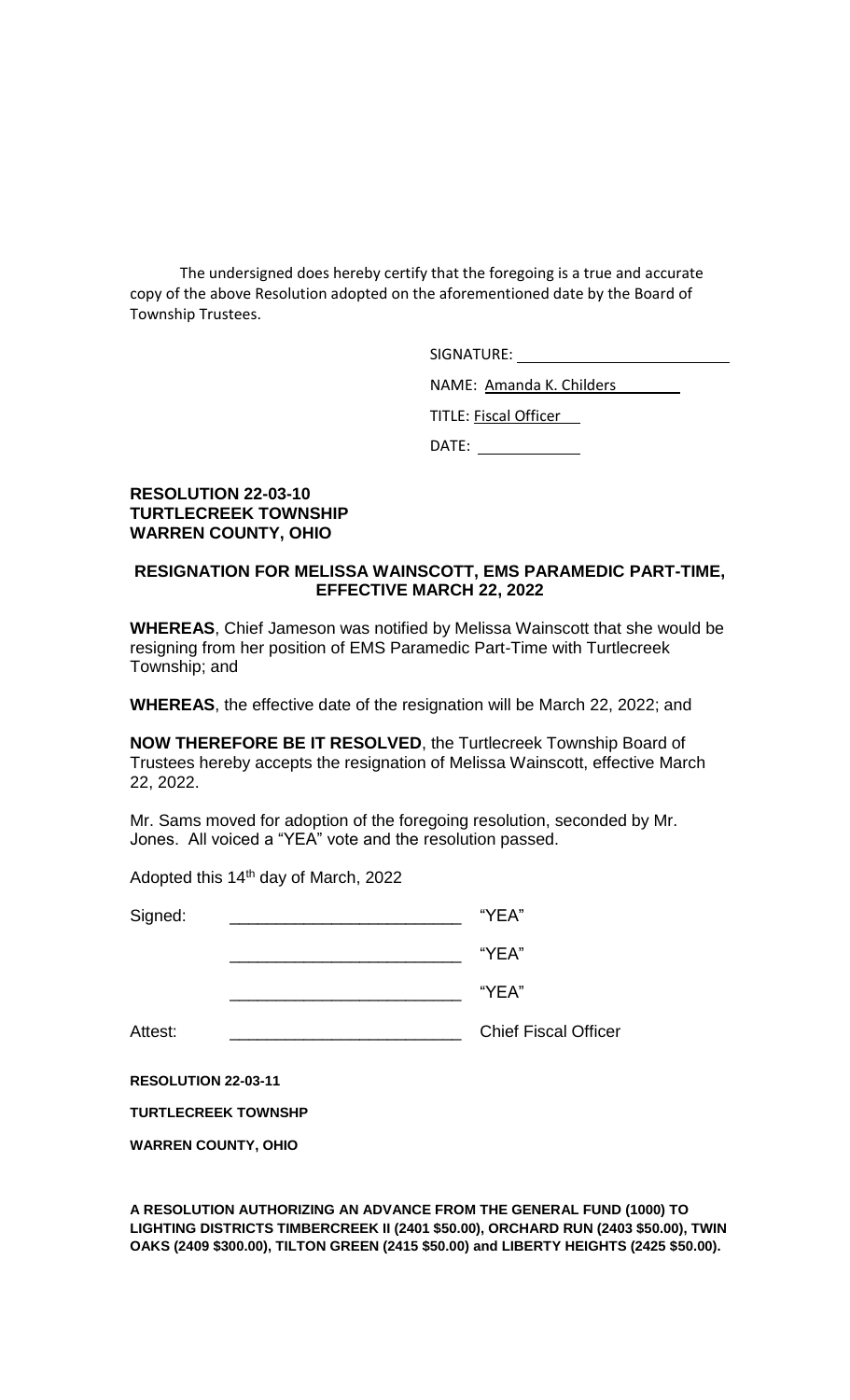**WHEREAS**, the Turtlecreek Township Board of Trustees has determined that it is necessary to transfer funds from the General Fund to cover necessary expenses in lighting districts until the second payment is received from Warren County in 2022; and,

**NOW THEREFORE, BE IT RESOLVED** by the Turtlecreek Township Board of Trustees that the Fiscal Officer is authorized to transfer \$500.00 from the General Fund into the following Funds: Timbercreek II (2401 \$50.00), Orchard Run (2403 \$50.00), Twin Oaks (2409 \$300.00), Tilton Green (2415 \$50.00) and Liberty Heights (2425 \$50.00).

**BE IT FURTHER RESOLVED** that the Timbercreek II (2409), Orchard Run (2403), Twin Oaks (2409), Tilton Green (2415) and Liberty Heights (2425) Lighting District Funds were previously established.

Mr. Jones moved to adopt the foregoing resolution. Mr. Sams seconded the motion. All voiced a "YEA" vote and the resolution was passed.

Adopted this 14th day of March, 2022

| Signed: _ | "YEA"                       |
|-----------|-----------------------------|
|           | "YEA"                       |
|           | "YEA"                       |
| Attest:   | <b>Chief Fiscal Officer</b> |

# **RESOLUTION 22-03-12 TURTLECREEK TOWNSHIP WARREN COUNTY, OHIO**

**WHEREAS,** the Fire department has a need to install electric for the cascade system in the bay at Station 32; and

**WHEREAS,** the source of the funds to install the electric will be 2192 Fire Fund (2192-220-360-0000 Contracted Services); and

**THEREFORE, BE IT RESOLVED** by the Board of Trustees of Turtlecreek Township, Warren County, Ohio, that they shall approve installation of electric for the cascade system in the bay at Station 32 in the amount of \$4,160.00 by Kings Electric Services.

Resolution was initiated by Mr. Sams and seconded by Mr. Jones. All voiced a "YEA" vote and the motion was passed.

Adopted this 14<sup>th</sup> day of March, 2022

| Signed: | "YEA"                       |
|---------|-----------------------------|
|         | "YEA"                       |
|         | "YEA"                       |
| Attest: | <b>Chief Fiscal Officer</b> |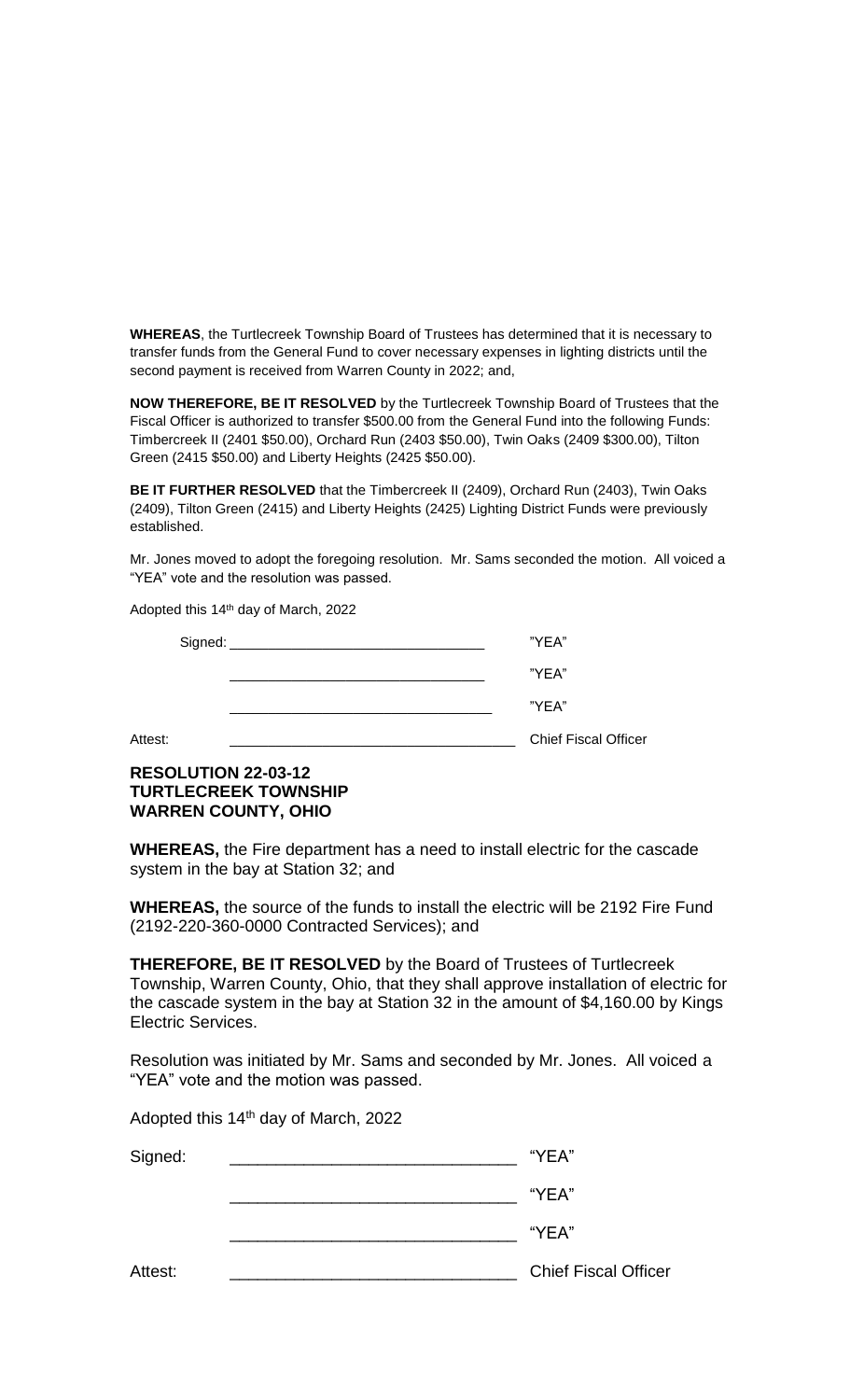# **RESOLUTION 22-03-13 TURTLECREEK TOWNSHIP WARREN COUNTY, OHIO**

**BE IT RESOLVED** by the Board of Trustees of Turtlecreek Township, Warren County, Ohio, that they rescind Resolution 22-02-08 regarding the purchase of refrigerant recover, recycle machine from JB Tools.

Resolution was initiated by Mr. Sams and seconded by Mr. Jones. All voiced a "YEA" vote and the resolution passed.

Adopted this 14th day of March, 2022

| Signed: | "YEA"                       |
|---------|-----------------------------|
|         | "YEA"                       |
|         | "YEA"                       |
| Attest: | <b>Chief Fiscal Officer</b> |

# **RESOLUTION 22-03-14 TURTLECREEK TOWNSHIP WARREN COUNTY, OHIO**

**WHEREAS,** the Maintenance Department has a need to purchase a refrigerant recover, recycle recharge machine to provide service on the township's equipment; and

**WHEREAS,** the cost of the refrigerant recover, recycle recharge machine is \$4,530.00 from O'Reilly Auto Parts ; and

**WHEREAS,** the source of the funds will be Road Department (2031-330-430- 0000 Small Tools and Minor Equipment) EMS Department (2191-230-430-0000 Small Tools and Minor Equipment) and Fire Department (2192-220-430-0000 Small Tools and Minor Equipment).

**THEREFORE, BE IT RESOLVED** by the Board of Trustees of Turtlecreek Township, Warren County, Ohio, that they shall approve the purchase of the refrigerant recover recycle recharge machine from O'Reilly Auto Parts.

Resolution was initiated by Mr. Sams and seconded by Mr. Jones. All voiced a "YEA" vote and the motion was passed.

Adopted this 14<sup>th</sup> day of March, 2022

| Signed: | "YEA"                 |
|---------|-----------------------|
|         | "YEA"                 |
|         | "YEA"                 |
| Attest: | <b>Fiscal Officer</b> |